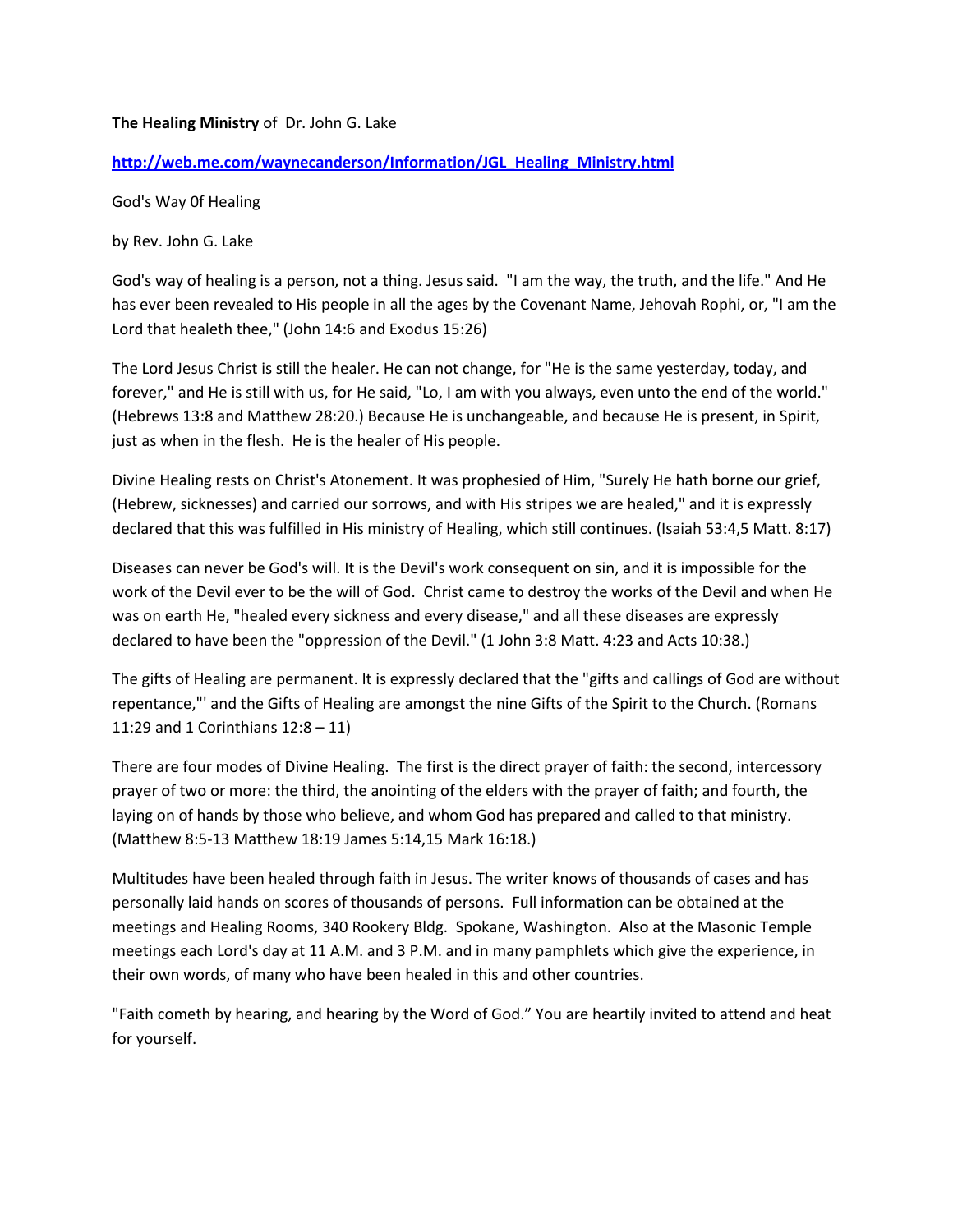#### **HEALING CONSCIOUSNESS**

By: Dr. John G. Lake

Chicago, Illinois

July 16, 1920

I am going into the history of the Old Testament. It is surprising how ignorant people are of the Word of God.

God made a covenant of healing with the children of Israel after they crossed the Red Sea, and they lived under that covenant four hundred and fifty years, unbroken, and there never was an Israelite for four hundred and fifty years, so far as the record goes, except Asia, who ever took one dose of medicine. One backslider went back on God and called the physicians like the heathen did, but the people trusted God, and God alone for four hundred and fifty years, or until Solomon got into polygamy. He went down into Egypt and married Egyptian wives, who brought their heathen physicians with them. Eventually the whole nation had fallen from grace, and gone back again and were taking pills and medicine and dope, just like some Pentecostal heathens do.

Do you want to get on God's territory? Cut it out. It belongs to the devil and the heathen, and the great big unbelieving world.

When you can see those holy flashes of heavenly flame, once in a while, in a person's life, as we observe in our Sister Etter, when someone is healed, it is because her consciousness and Christ's are one. She is fused onto God. I saw a dying, strangling, woman healed in thirty seconds, as Mrs. Etter cast out the demon. The flame of God, the fire of His Spirit, ten seconds of connection with the Almighty Christ at the throne of God, that is the secret.

Oh, I would like to get you in touch with the Son of God for five minutes. I would like to see the streams of God's lightning come down for ten minutes! I wonder what would take place.

A few months ago I was absent from the city of Spokane, and when I returned we discovered Mrs. Lake was not at home. It was just time to leave for my afternoon service. Just then, someone came in and said, "Your secretary, Mrs. Graham, is in the throes of death, and your wife is with her." So I hurried down to the place. When I got there the wife of one of my ministers met me at the door and said, "You are too late, she has gone." And as I stepped in I met the minister coming out of the room. He said, "She has not breathed for a long time." But as I looked down at that woman, and thought of how God Almighty, three years before, had raised her out of death, after her womb and ovaries and tubes had been removed in operations, and God Almighty had given them back to her, after which she had married and conceived, my heart flamed. I took that woman up off that pillow, and called on God for the lightning's of heaven to blast the power of death and deliver her, and I commanded her to come back and stay, and she came back, after not breathing for twenty three minutes.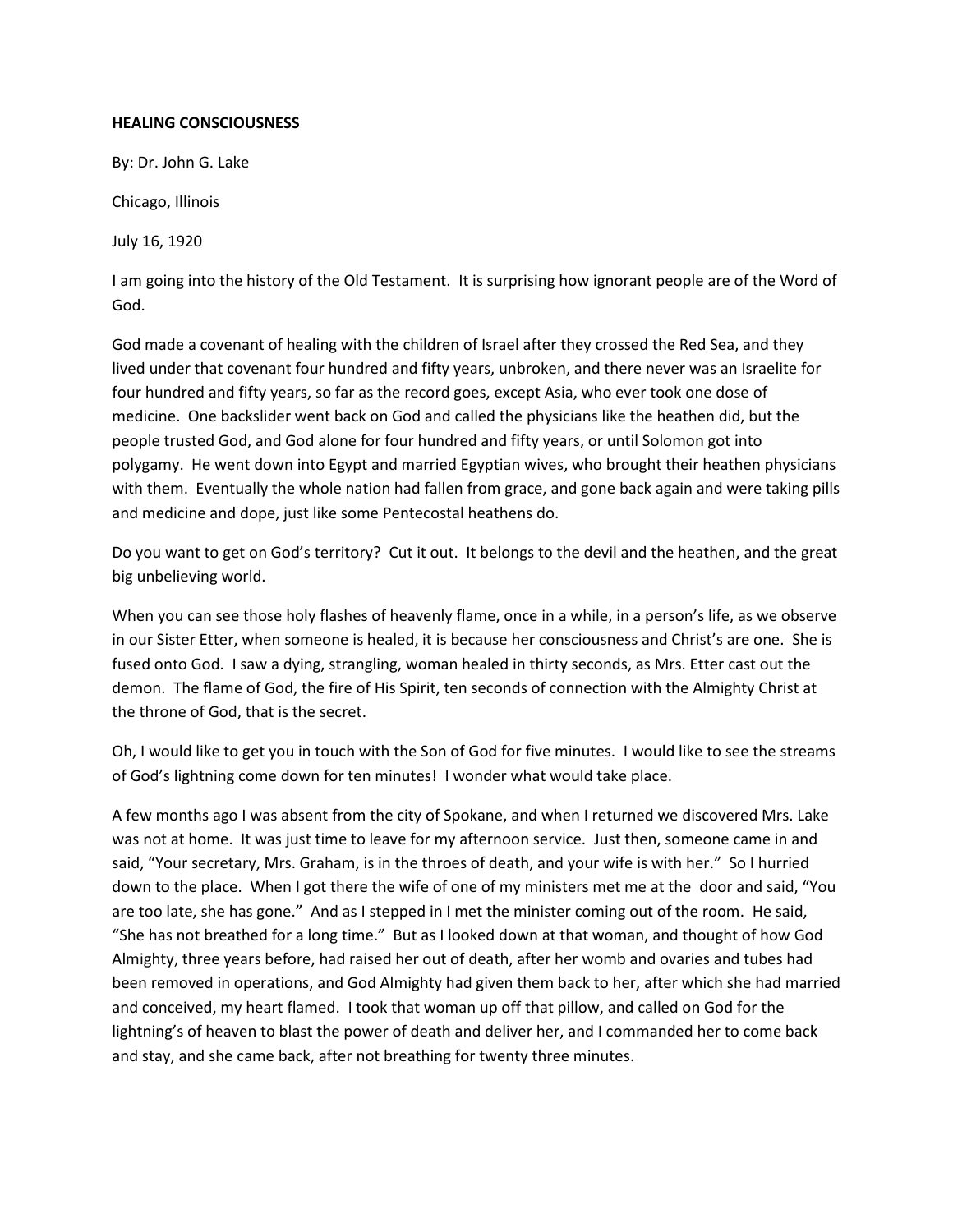We have not yet learned to keep in touch with the power of God. Once in a while our soul rises, and we see the flame of God accomplish this wonder, but beloved, Jesus Christ lived in the presence of God every hour of the day and night. Never a word proceeded from the mouth of Jesus Christ, but that which was God's Word. "The words that I speak unto you, they are spirit, and they are life."

When you and I are lost in the Son of God, and the fires of Jesus burn in our hearts, like they did in Him, our words will be the words of life and of spirit, and there will be no death in them. But, beloved, we are on the way.

I have read church history because my heart was searching for the truth of God. I have witnessed with my own eyes the most amazing manifestations of psychological power. I knew an East Indian Yogi who volunteered to be buried for three days, and he came up out of that grave well and whole. I saw them put a man in a cataleptic state, and place a stone fifteen inches square on his body, put his feet on one chair and his head on another, and strike that stone with a twenty five pound sledge seven times, until it broke in two. I watched these things, and I said, "These are only on the psychological plane. Beyond that is the Spirit plane and the amazing wonder of the Holy Spirit of God, and if God got hold of my spirit for ten minutes, He could do something ten thousand times greater than that."

Jesus was the triumphant One. Did you ever stop to think of Jesus at the Throne of God? I like to think of the twentieth century Christ. Not the Jesus that lived in the world two thousand years ago. Not the humiliated Jesus. Not Jesus dying on the cross for my sins, but the glorified, exalted Son of God at the throne of God, who stands declaring, "I am He that liveth, and was dead; and, behold, I am alive forever more; and have the keys of hell and of death." Blessed be God!

That is the Christ that breathes His power into your soul and mine, and that is the consciousness that is breathed from heaven in the Holy Ghost when it comes to your heart. Amen.

God purposed that the Christian Church should be the embodiment of the living, blessed Son of God! Christ is living not in one temple, Jesus, but in multitudes of temples, the bodies of those yielded to God in holy consecration. God's real church, not in name only, but in power. Many members, one in Spirit, one divine structure of divine faith and substance. Man transformed, transfigured, and transmuted into the nature, the glory and the substance of God.

#### **RESULTS OF BELIEVING PRAYER**

By: Dr. John G. Lake February 7, 1923 HEALED OF INSANITY *A woman, holding the infant baby of Mrs. Lloyd McLaughlin, was asked to stand.* Mr. Lake: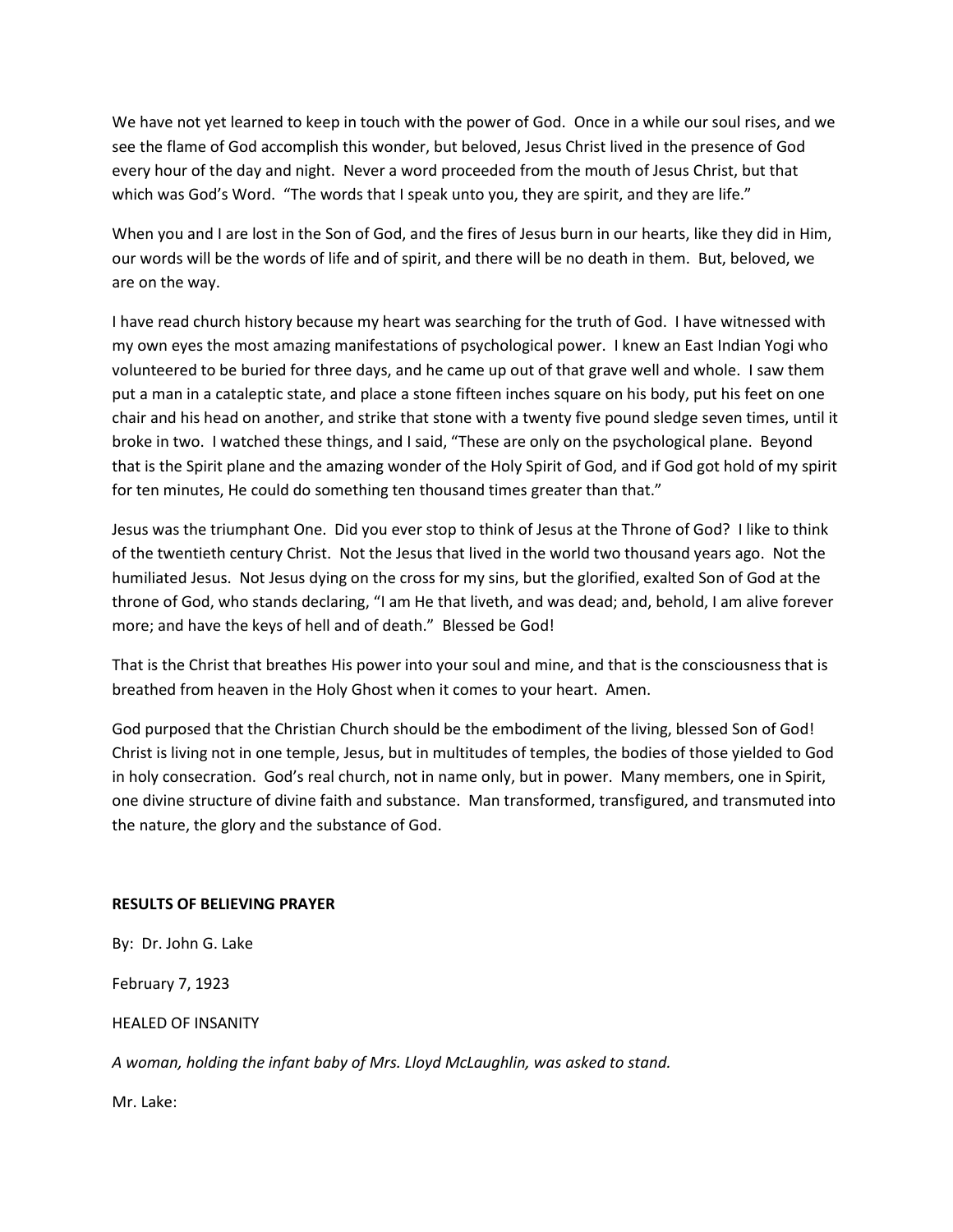This baby is just one month old. When the baby was born the mother was given Twilight Sleep, which resulted in insanity, as it so often does. This church has been praying for the dear woman. On Monday a group of our people went aside to particularly pray for this dear mother. I called them on the phone about five o'clock and asked one of the sisters, "What is the answer from heaven?" She replied, "Well, brother, we have the answer. Our hearts have the victory, and we know the woman is healed." Yesterday morning the woman awoke, healed! Praise the Lord!

### CHILD HELPLESS & DUMB HEALED

There was another case I wanted to present at this time, but the mother is delayed. This dear mother comes from Grangerville, Idaho. Her baby was injured in the birth, due to the child being delivered by instruments. The principle object of instruments these days is the \$25.00 extra that is charged. God has had babies born for five thousand years without any of their accursed use. This little one had the usual thing that takes place in such cases; an injury so terrible that the child was never able to walk or speak. Apparently it was a partial detachment of the spinal chord from the brain. The mother testifies that the baby has begun to walk and talk now!

### PARALYSIS IN PROCESS OF HEALING

A dear young business man of the city, who has been paralyzed from the neck down for six years is walking now.

### HEALED WHEN TOTALLY PARALYZED

Some of you will remember Mr. Kelly who was totally paralyzed from the shoulders down. Himself, his wife, and their new baby, were present in the meeting last night and he testified to his perfect healing.

### THE HEALING OF MRS. RAYMOND

We have inquiries regarding Mrs. Raymond, who was dying of tuberculosis, just day before yesterday. She was out for three and a half hours, yesterday, for the first time! Her mother says she is healed! She was delivered from very death!

#### ANOTHER DELIVERANCE

We have a dear mother in Worcester, Massachusetts. Four years ago her son broke down and went out of his mind. We ministered to him, and the Lord healed him. Recently, almost the same thing has taken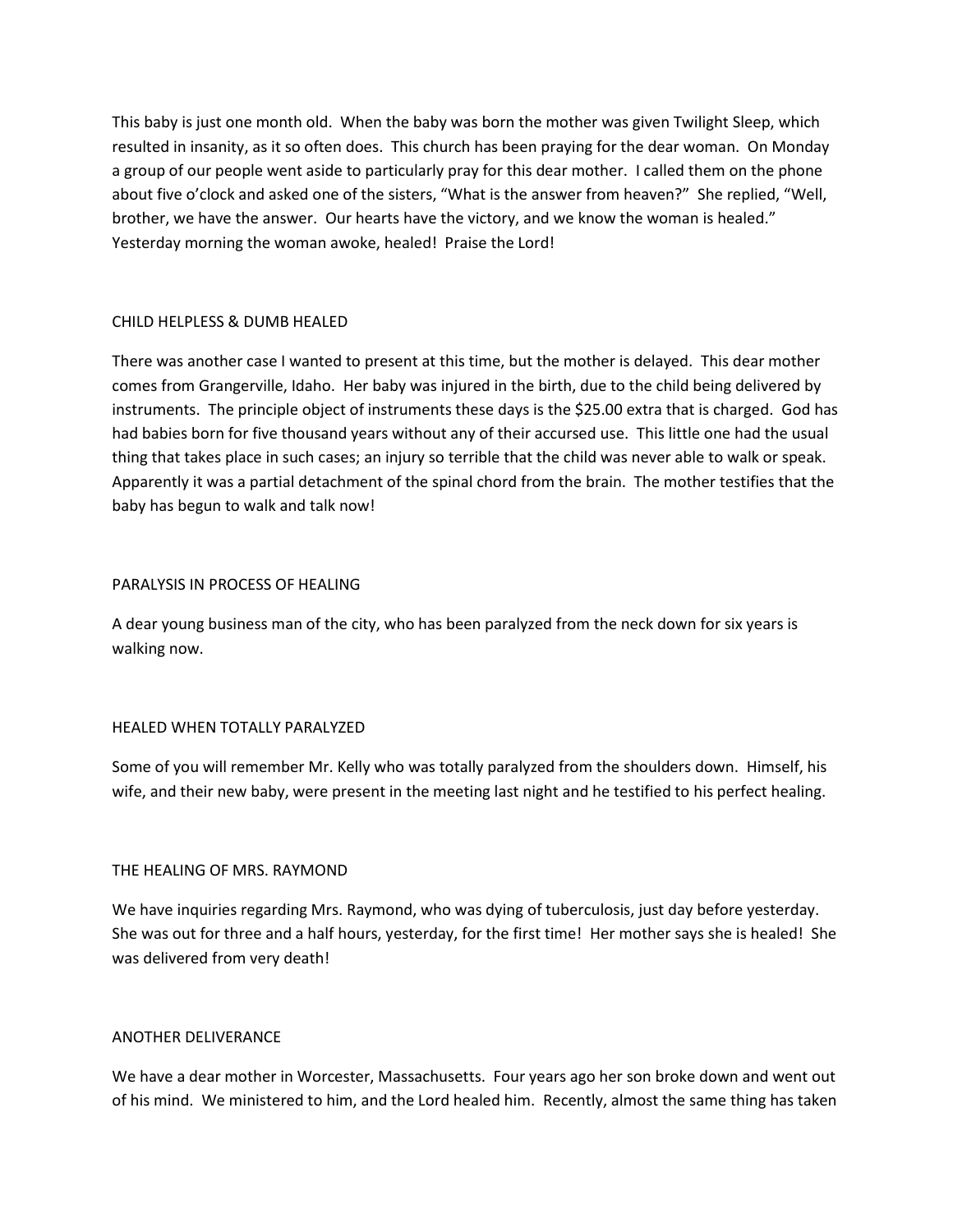place with the daughter. Here is a telegram asking us to pray for her. The daughter is greatly recovered since we prayed for her, but the mother says she still suffers from bad dreams, fear of fire, and fear of death. (Rev. Thompson was asked to present this case to the Lord).

# SCRIPTURE READING WITH COMMENTS

Numbers 12: "And Miriam and Aaron spoke against Moses because of the Ethiopian woman whom he had married, and the Lord heard it."

A great many people lose the blessing that they might have had, by sticking their nose into other people's affairs. The Lord has been trying, from the very beginning, to get folks to learn this truth. This is one of the most severe lessons in the Word of God on the disadvantage of sticking your nose into other people's affairs. The Lord somehow succeeds in looking after most people who put their confidence in Him, and regulating them fairly well. You like to be governed by the Spirit of the Lord Himself, and so do I, so we must accord the same privilege to the other party.

"Now the man Moses was very meek, above all the men which were upon the face of the earth." (verse 3.)

No other man in all history had so many reasons to get puffed up, if he had been puffable. The little fellow puffs up. The big fellow puffs down. No man ever listened to such words as the Lord spoke to Moses. No one was ever dignified by the same commission that God gave to Moses. When God called Moses to His service and sent him to Egypt, He spoke these most startling words to him, "Thou shalt be as God." He was endowed with all the authority of God, and was sent with the commission to deliver His people from the hands of Pharaoh. His word became the Word of God, his action became the action of God.

"Now the man Moses was very meek, above all the men which were upon the face of the earth."

Aaron, was the brother, and Miriam, the sister of Moses. When Moses was "called" at the Burning Bush, he began to make excuses because of his slowness of speech, and God gave him his brother Aaron, saying, "He will be thy spokesman unto the people."

"Behold, Miriam became leprous, white as snow. And Aaron looked upon Miriam, and, behold, she was leprous." (Verse 10)

Some time ago I was called to minister to a leper in the State of Montana, former Senator Willets, who had been in confinement several years. It was the first time since leaving Africa that I had been given a chance to examine a leper with care. So I went with him to his rooms and had him strip. The leprosy was as white as snow. His fingers were dead and swollen three times the normal size. When he would put wood in the fire he would burn his fingers and would not know it. His feet were in the same condition. He wrote me afterward that the first evidence of healing he noticed was in his toes. The color and feeling returned!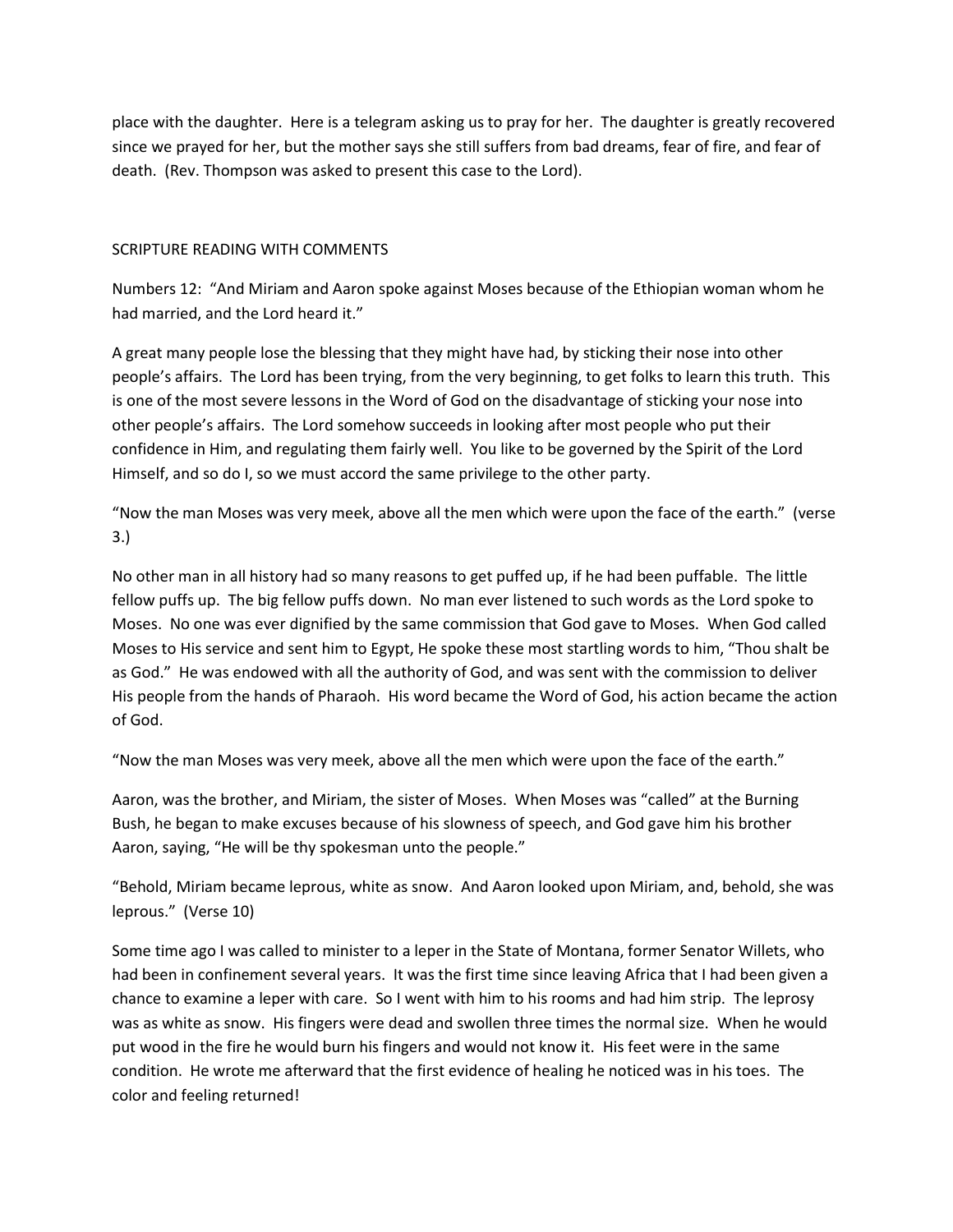"The cloud departed from off the tabernacle; and behold, Miriam became leprous, white as snow; and Aaron looked upon Miriam, and, behold, she was leprous. And Aaron said unto Moses, 'Alas my Lord I beseech thee, lay not the sin upon us, wherein we have done foolishly, and wherein we have sinned. And Moses cried unto the Lord, saying, "Heal her now, 0 God, I beseech thee."

Moses' prayer is characteristic of so many of the prayers in the Bible. It is brief. It contains only eight words: "Heal her now, 0 God, I beseech thee." But with Aaron's wholehearted confession, the heart of Moses was moved even as the heart of God.

### LECTURE ON PRAYER

I want to talk to you a little about this subject of prayer. It seems to me that this prayer of Moses is a wonderful example of that remarkable teaching of Jesus on the subject of faith, in the eleventh chapter of Mark. After the cursing of the fig tree, Jesus utilized the instance to give voice to His marvelous teaching of faith in God. He said, "Verily, verily." When an oriental used the words, "Verily, verily", he raised his hand, and it gave it the solemnity of an oath. "With the solemnity, of an oath, I say unto you, What things so ever ye desire, when ye pray, BELIEVE that ye RECEIVE them, and ye shall have them." Mark 11:23-24)

The Revised Version gives greater force to it. "When ye pray believe that ye HAVE received." When? Why, bless your soul, "when you pray."

### HEALING OF APPENDICITIS

Mrs. Ferguson, will you kindly stand? (Woman stands) A week ago Saturday, Brother Wiggens, Brother Doogan, Mrs. Lake and I, were just leaving the Healing Rooms on our way to Forest Grove, Oregon, when a gentleman came in and told us of this woman's suffering and begged us to come. We went, knelt by her bedside, laid hands on the woman, and in one minute the Lord delivered her. I put my fingers into her side, holding the appendix between my fingers, to demonstrate the perfection of the healing.

Observing how the Lord had touched her body, she said, "Brother, I want to give my heart to God." So we called in her sons, and the other man, a cousin, and our sister gave herself to the Lord. Last Sunday she became a member of the church, and today is present to give a public thanks to God for her salvation and healing.

"When ye pray, believe that ye receive, and ye shall have," or "believe that ye HAVE received." You have it: that is what it means.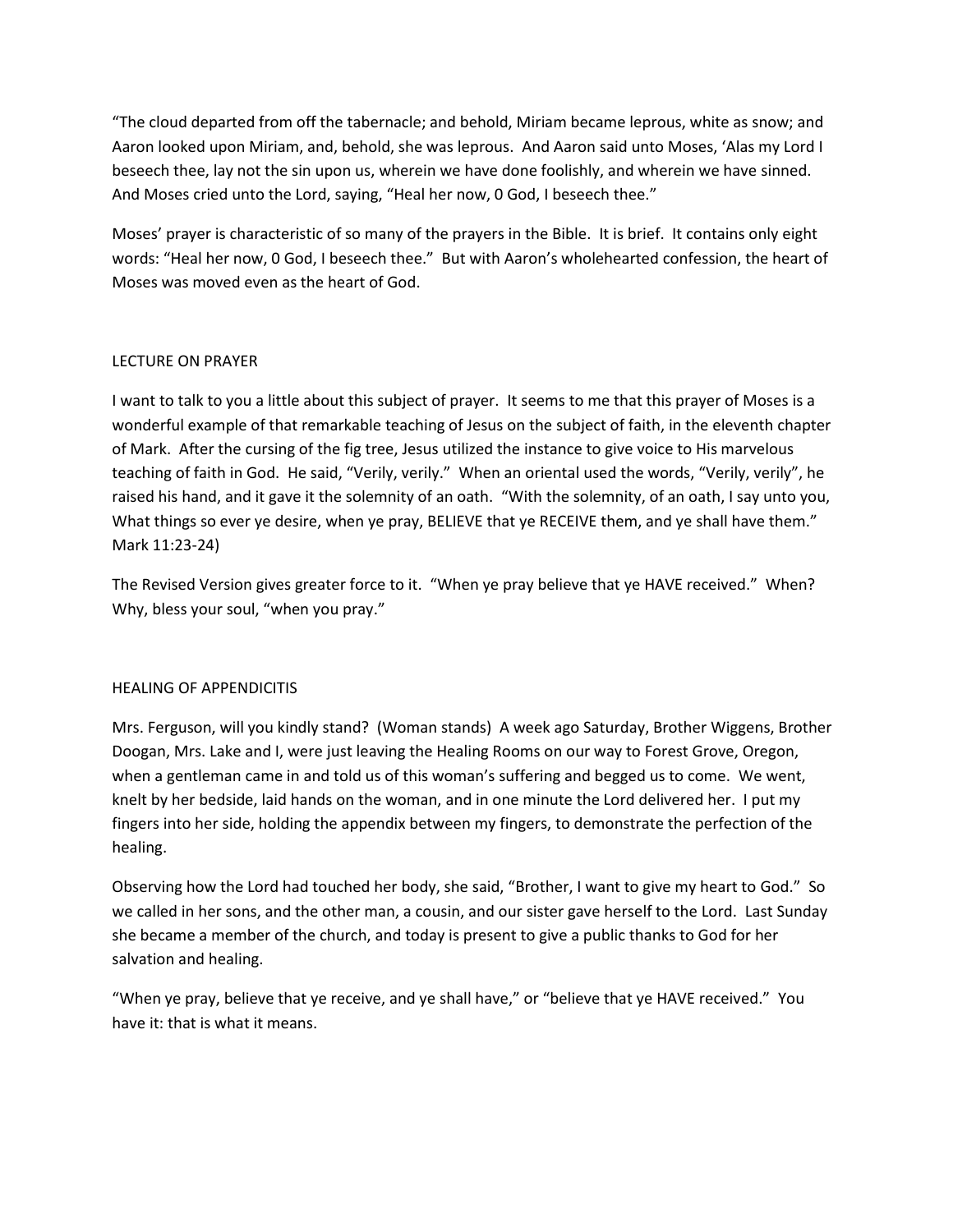We used to have a little Englishman in our evangelistic party, who would say to the people when they were praying, "Now let us stop praying for five minutes and BELIEVE God, and see what happens." It is perfectly amazing the wonderful things that will happen when people believe God.

## THE SOUL CRY OF A BROTHER

There is an attitude of faith, an opening of the soul to God, a divine laying hold in the Spirit. I can imagine the soul cry in the prayer of Moses under these circumstances. Miriam, His own sister, now smitten and leprous, white as snow! What were the feelings of his heart? I sometimes have thought that, there is no other circumstance in my own life, that ever called out so much faith in God and determination of soul to see God's will done, as in the healing of a sister. One of my sisters and I had been chums from our childhood. ,She was a little older that I. ,The vision of the Christ as the Healer was just opened to my soul. She was dying of an issue of blood. My mother called one night and said, "John, if you want to see your sister alive, you must come at once."

When I arrived my mother said, "You are too late, she is gone." I stepped to her bedside and laid my hand on her forehead; it was cold and dead. I slipped my hand down over her heart, and the heart had ceased to beat. I picked up a small mirror and held it over her mouth, but, there was no discoloration. The breath was gone. I stood there stunned. Her husband knelt at the foot of the bed weeping and her baby was asleep in a crib on the opposite side of the room. My old father and mother knelt sobbing at the side of the bed. They had seen eight of their children die; she, apparently, was the ninth. My soul was in a storm.

Just a few weeks before, my wife was healed when almost dead. Just a few weeks before my brother had been healed after having been an invalid for twenty-two years. A short time before my older sister with five cancers in the breast, who had been operated on five times and turned away to die, was healed.

As I looked at my sister I said, "God, this not the will of God, and I cannot accept it!" It is the will of the devil and darkness. He that hath the power of death, that is the devil."

I discovered this fact, that there are times when your spirit lays hold of the spirit of another, and they just cannot get away from you. Somehow, I just felt my spirit lay hold of the spirit of that woman.

I prayed, "Dear Lord, she just cannot go." I walked up and down for some time. My spirit was crying out for somebody with faith in God that I could call on to help me. That was twenty five years ago when the individual who trusted God for healing was almost insane in the mind of the church and the world. Bless God, it is different now.

That is the advantage of having people who trust God, and walk out on God's lines, come together, and carry one another's loads, and form a nucleus in society which has some force for God. I have no confidence or faith in these little efforts that people run after here and there. Most of them go up in a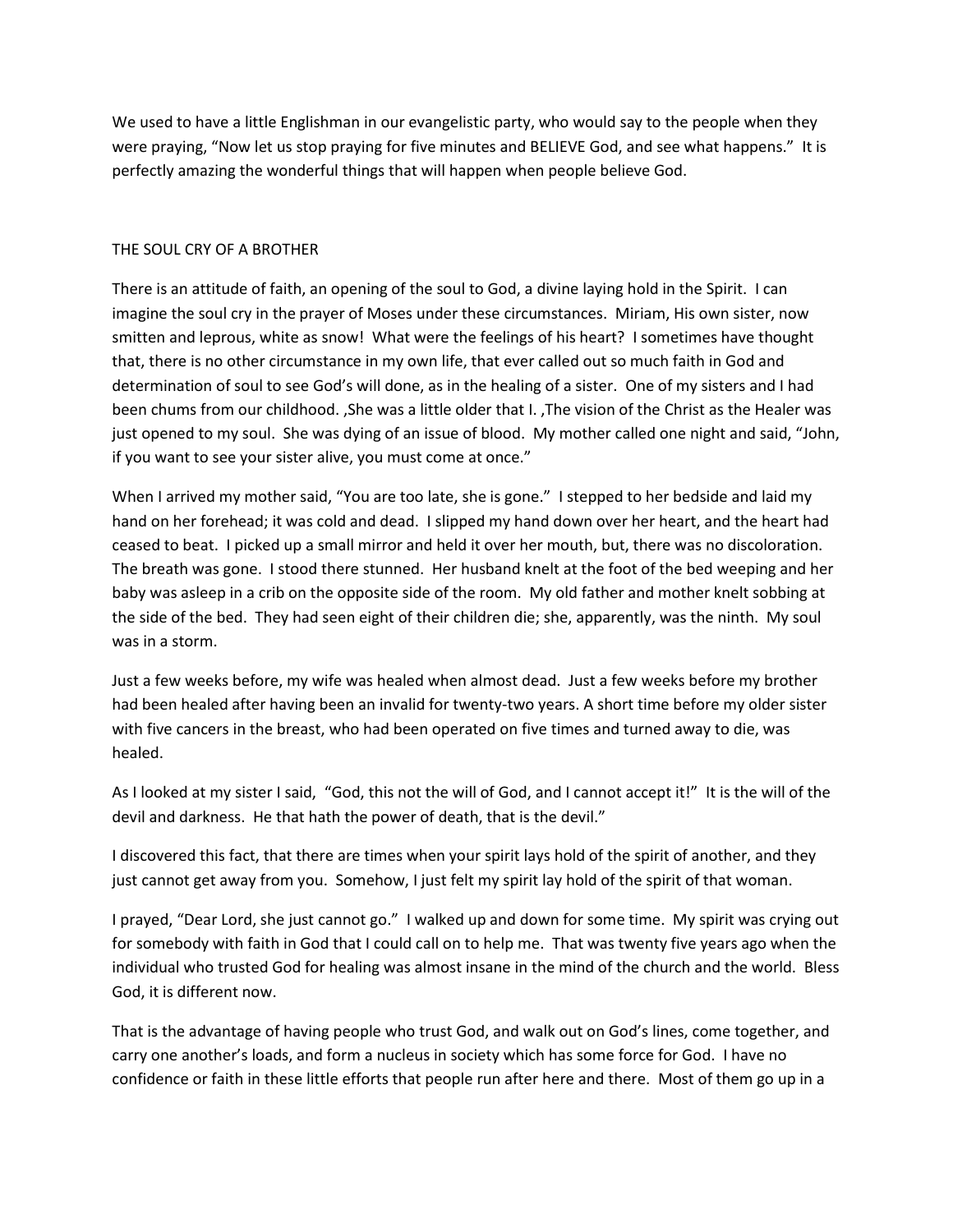vapor. If you want something done for God and humanity, put your hearts and your hands together and your souls together. Organize your effort.

That baby's mother, (referring to the baby in the audience), would have not been healed, except that a little nucleus determined to pray until the woman was healed! And they stayed in prayer all day! Monday, at five o'clock, they had the victory. It took them all day! I wish we had spirituality and faith enough to look through the mists and see what was taking place all that day long, until the powers of darkness were dispelled, and the healing came.

As I walked up and down my sister's room, I could not think of but one man that had faith on this line. That was John Alexander Dowie, six hundred miles away. I went to the phone and called the Western Union, and told them I wanted to get a telegram through to Mr. Dowie, and an answer back as quickly as possible.

I sent this wire:

"My sister has apparently died, but my spirit will not let her go. I believe if you will pray, God will heal her."

I received this answer back:

"Hold on to God. I am praying. She will live."

Oh, God, I have said a thousand times, what would it have meant if instead of that telegram of faith I had received one from a weakling preacher who might have said, "I am afraid you are on the wrong track", or "Brother, you are excited", or "the days of miracles are past."

It was the strength of his faith that came over the wire that caused the lightnings of my soul to begin to flash, and while I stood there at the telephone and listened, the very lightnings of God began to flash in my spirit. I prayed, "this thing of hell cannot be, and it will not be. In the name of Jesus Christ, I abolish death and sickness, and she shall live."

And as I finished praying, I turned my eyes toward the bed, and I saw her eyelids blink. But I was so wrought up I said, "Maybe I deceived myself." So I stood a little while at the telephone, and the lightnings of God's Spirit were still flashing from my soul. Presently I observed her husband get up and tip-toe to her head, and I knew he had seen it. I said, "What is it, Peter?" He replied, "I thought I saw her eyelids move." And just then they moved again. Five days later she came to Father's home and the Lake family sat down to Christmas dinner, the first time in their life when they were all well.

# PERSISTENT PRAYER SOMETIMES NECESSARY

Beloved, it is not our long prayers, but believing God, that gets the answer. However, I want to help somebody who finds persistent prayer a necessity, as we all do sometimes. We have not the least idea, Paul says, of the "powers of darkness" we are praying against.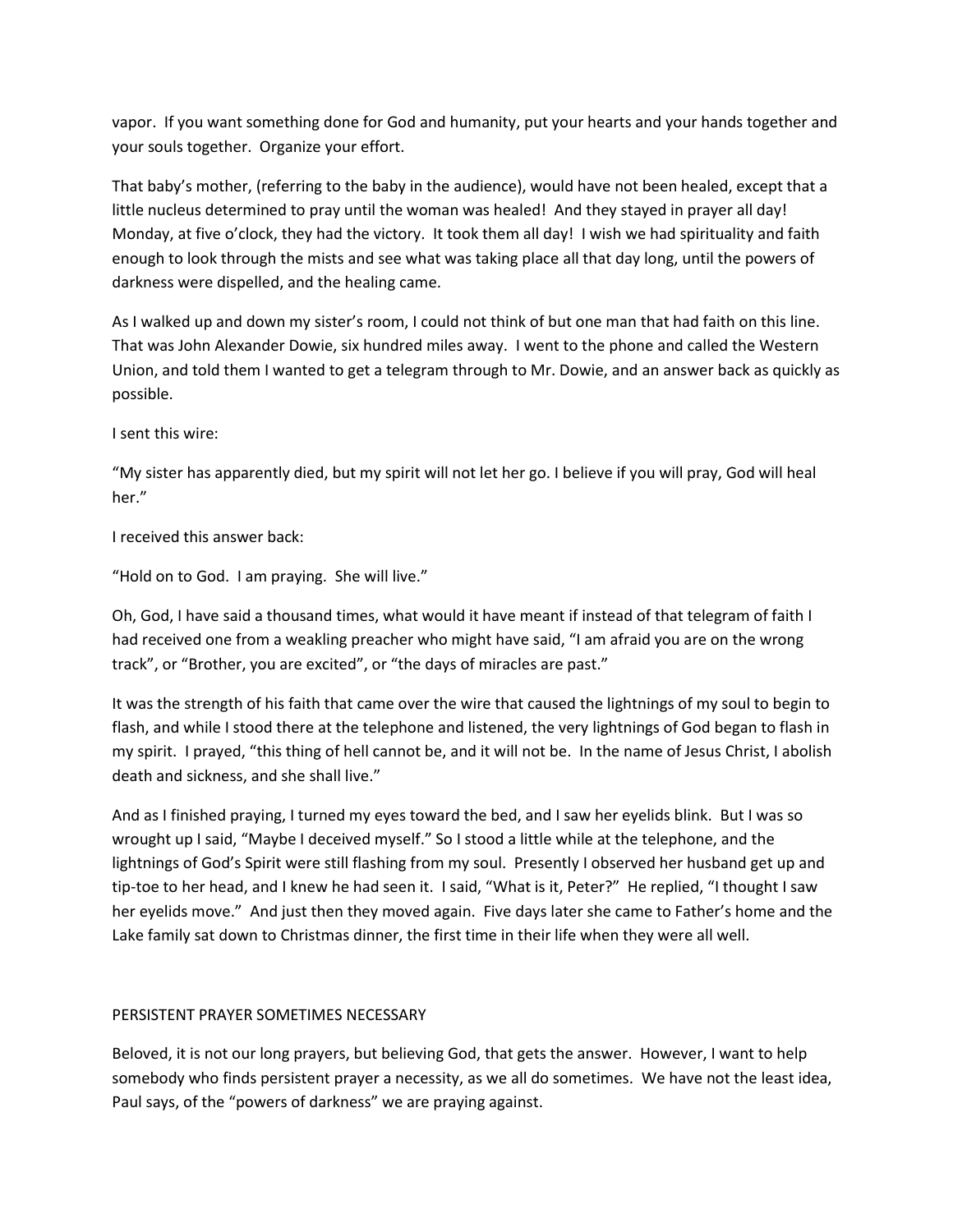"We wrestle not against flesh and blood, but against principalities, against powers, against the rulers of the darkness of this world, against spiritual wickedness in high places." (Ephesians 6:12)

And sometimes you have to lay hold of God, and stay before God, and stay through the blackness and through the darkness and through the night of it, until the faith of God penetrates, Bless God, and the work is done.

# DANIEL'S EXPERIENCE

Do you remember the experience of Daniel, one of the finest in the Book? He had to hear from Heaven. He fasted and prayed for twenty one days. On the twenty-first day an angel came to him right out of heaven, and the angel said, "Daniel, a man greatly beloved, from the first day thy prayer was heard." Not the last time you prayed, but the very first.

"0 Daniel, a man greatly beloved, understand the words that I speak unto thee, and stand upright, for unto thee am I now sent. Fear not, Daniel, for from the first day that thou didst set thine heart to understand, and to chasten thyself before God, thy words were heard, and I come for thy words. But the prince of the kingdom of Persia withstood me one and twenty days; but, Michael, one of the chief princes, came to help me, and I remained there with the kings of Persia. Now I am come to make thee understand what shall befall thy people in the latter days." (Daniel 10:11-14)

Michael is spoken of again as the warrior Angel. He made war against the devil and cast him out of heaven. Get the circumstance. Daniel had prayed, and God heard his prayer and answered it by sending an angel messenger, but the messenger himself was held up on the way by some other power of darkness, until reinforcements came, and God dispatched "Michael" one of the chief angels to his help. I wonder what was necessary to be accomplished in the minds of those interested, before God could answer that prayer? You are praying for somebody, you are praying for your friend, or your brother, or your son, or your daughter who needs your love and faith. Beloved, have you the faith in God to stay and pray until the Spirit has a chance to work out the problem? That is the issue. Keep right down to it. Do not let go. It is the will of God, you have a right to an answer. There is a ministry of intercession that comes from heaven.

Oh, it is prayer by the Spirit of God. It is entering into the prayer spirit of the Holy Ghost. He prays, for you, He prays for me, "with groanings that cannot be uttered." Our spirit in union with HIS, we enter into oneness of faith, reaching out into the ether of God, and the love of His Spirit, and taking that power into the soul's desire.

A lot of folks stop when half through. You hold on to God and pray through.

Then, there are times like the one when my sister was restored, when the faith and power of God comes like the lightning flash, and to Moses when he prayed; "Heal her now, 0 God, I beseech thee," and the healing is instant.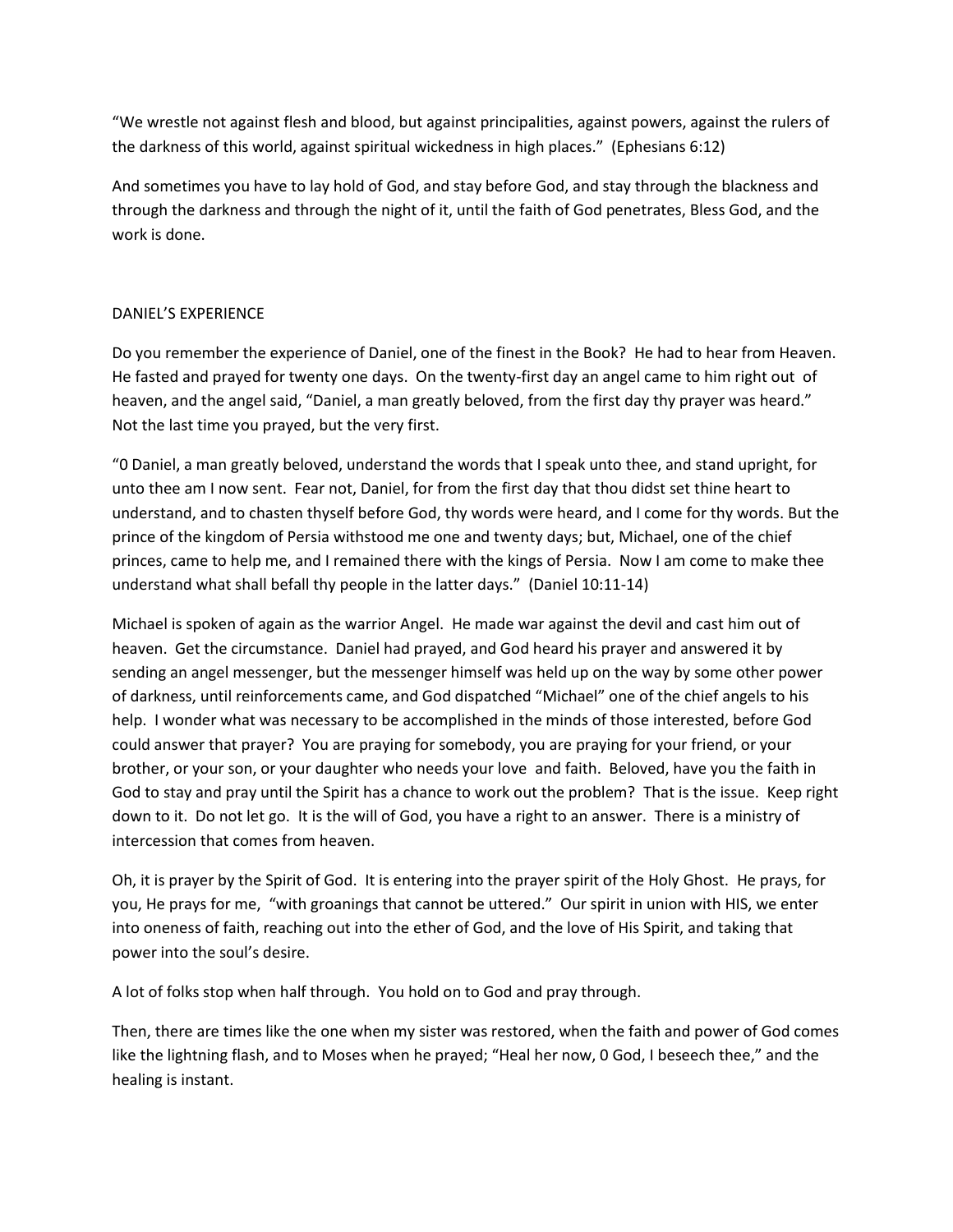There are times when it's only your humanity that prays. You know these times yourself, when your soul does not enter into prayer, much less your spirit. There are times when your soul prays. People these days do not even have much conception of the realm of the soul, or psychic. It is a marvelous realm. People pray in the psychic. Then, there is a prayer in the Spirit, that deeper quality of your life, deeper than the psychic or soul. Oh, bless God, there is still a prayer where the spirit of man and the Spirit of God unite and become one.

Now, one can imagine as Moses prayed that day how his soul must have been stirred. Here is his own sister, the woman that had stood by the river side when he was a babe, had put him in a basket, hid him in the bulrushes and watched over his welfare. Don't you think she was interested in him? Sometimes I have sympathized with Miriam. She had a sisterly and motherly affection for Moses. She wanted to keep him straight. She was afraid he had made a great mistake in his marriage.

Say beloved, you are a father probably, or you are a mother, or a sister or brother, and you have laid hold so tight on the other one, that you are afraid to leave them in the hands of God. That is one of the hardest things folks have to learn, to just take their hands off the other and let God have them. There is no record that God had any quarrel with Moses about his wife.

### THE EXPERIENCE OF STEPHEN MERRITT

Stephen Merritt was a godly old undertaker in the city of New York. His dear old wife and himself had lived a godly life. They had raised one son, Charley. Charley would get into some disreputable affair, and the police would come and say, "Charley has done so and so. It will take so much money to get him out of the difficulty." The next week another would come along with something else, and so it went on and on. And the two old gray heads were praying and pouring out their tears for that boy's salvation. Stephen Merritt had a habit of receiving people into his office and helping them. John G. Wooley was one that he helped. He handed Wooley five dollars and said, "You meet me at such and such a camp around." Wooley was a drunkard. He had not been accustomed to being trusted with money, and he met the old man there and found God. One day as he sat in his office he was praying about his son, and the floor was wet with tears, when he heard the voice of God saying, "How long have you been trying to save Charley?"

"So many of us are trying to save Charley, and we have gotten in the way of the Lord." He replied, "Lord, a long time."

The Lord said, "Now if you are through, I will undertake." The old man considered, and it worked out in his soul this way.

The police came and said, "Charley did so and so." He asked, "Who is Charley?"

"Why he is your son." "No, I have no son Charley."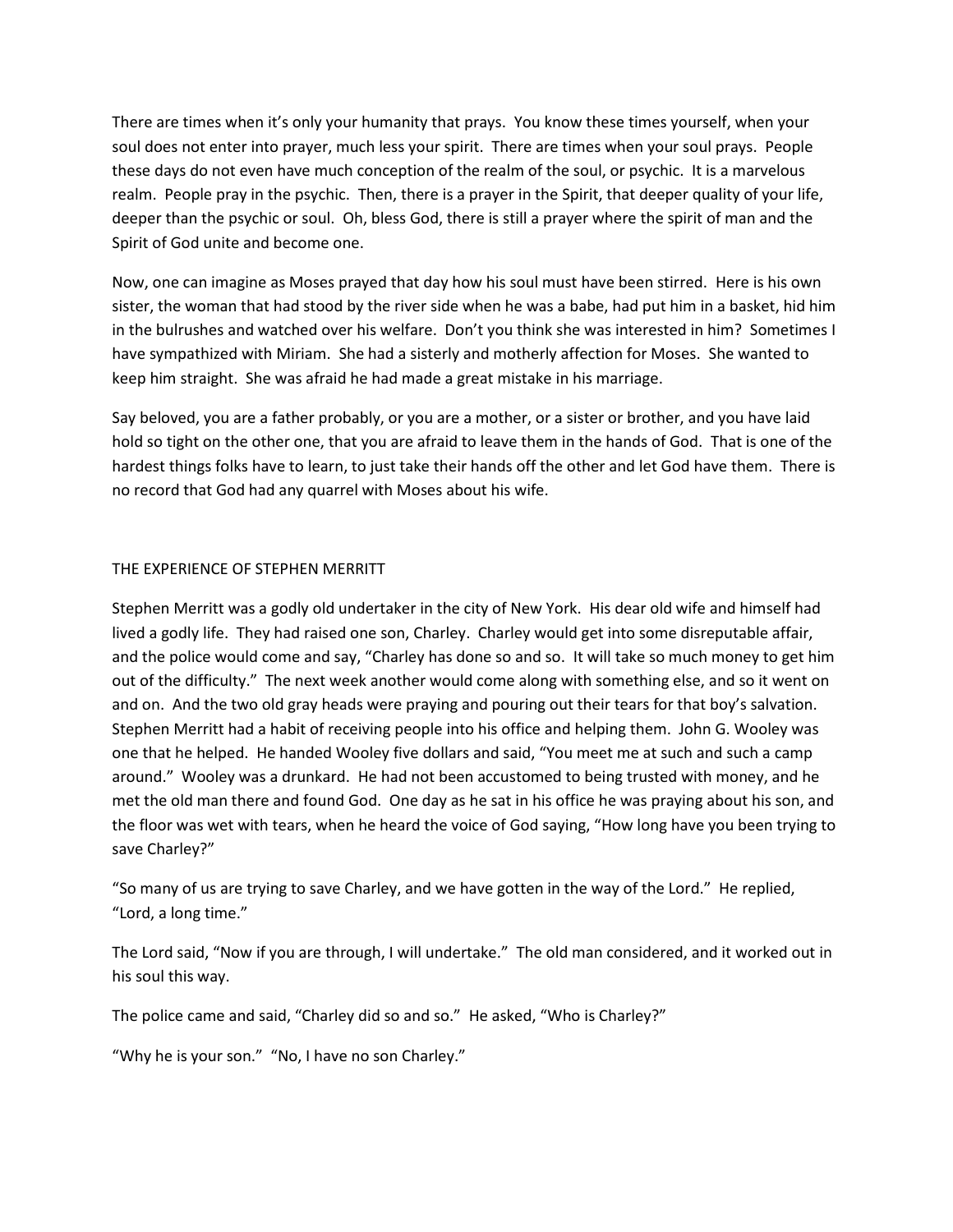"That day as he knelt there he said, "Lord, he is not my son any more. I give him over to you until he is saved."

So he told the group, "No, I have no son." They looked at him and shook their heads. Then they sent another officer. But, it was no use to go to him any more. It looked as if the old man had gone crazy. About nine months passed, and one day an officer came and said, "Charley has jumped off the Brooklyn Bridge and finished."

He wanted the old man to have the river dragged to obtain the body. But he said, "Oh, no, I have no son, Charley. Drag the river if you want to." So, they dragged the river, but the body they found was not Charleys.

Three months more passed, and one day a clerk said, "There is one of your friends in the office." And when he came in it was Charley. He was beautifully dressed, clean faced, everything indicating the light of God, and when the old father came in the son fell at his feet, kissed them, and asked his forgiveness. He said in explanation, "Three months ago I was saved in a mission, but I did not want to come and see you until I came as a man."

### THE HUMAN CLUTCH

Not only is it so in your prayers for others, but in your prayers for yourself. Some of you are holding to your sicknesses or difficulty with such a clutch, and are so everlastingly conscious of it that God cannot get it out of your hands. You are in the very place, spiritually, where old Stephen Merritt was. He was so determined to save his boy that he was just doing it himself, and God was not getting a chance. Open your hands, let go of the old difficulty.

I was praying for a woman who had an appendicitis, and as I prayed I saw she was holding on to it mentally so hard. I had to do something. So, I told one of the craziest stories I ever told, and finally she burst out laughing in spite of the pain, and when she got through, the pain was gone. She just opened her clutch.

Maybe you are holding on to sin with that same clutch. Maybe you are holding on to disobedience to God with that same clutch. Maybe it is your sickness. If there is something that is keeping you from being blessed, let clear go and let your hands and heart open.

When I was a boy I used to visit the Soo Locks at Sault Ste. Marie, Michigan, where my home was. One day a sailor, who was up in the masts, lost his balance and shot over the ship into the water. Another sailor stood on the railing of the ship and watched him. He went down and came up, and went down and came up again, and everything was in foam around him. Still the fellow stood there. Then the chap went down the third time, limp, and just as he was disappearing he shot down into the water and came up with him. A couple of gentlemen were standing by and one remarked, "That fellow has taken men out of the water before." He just waited until all the kick was out of him. Otherwise both might have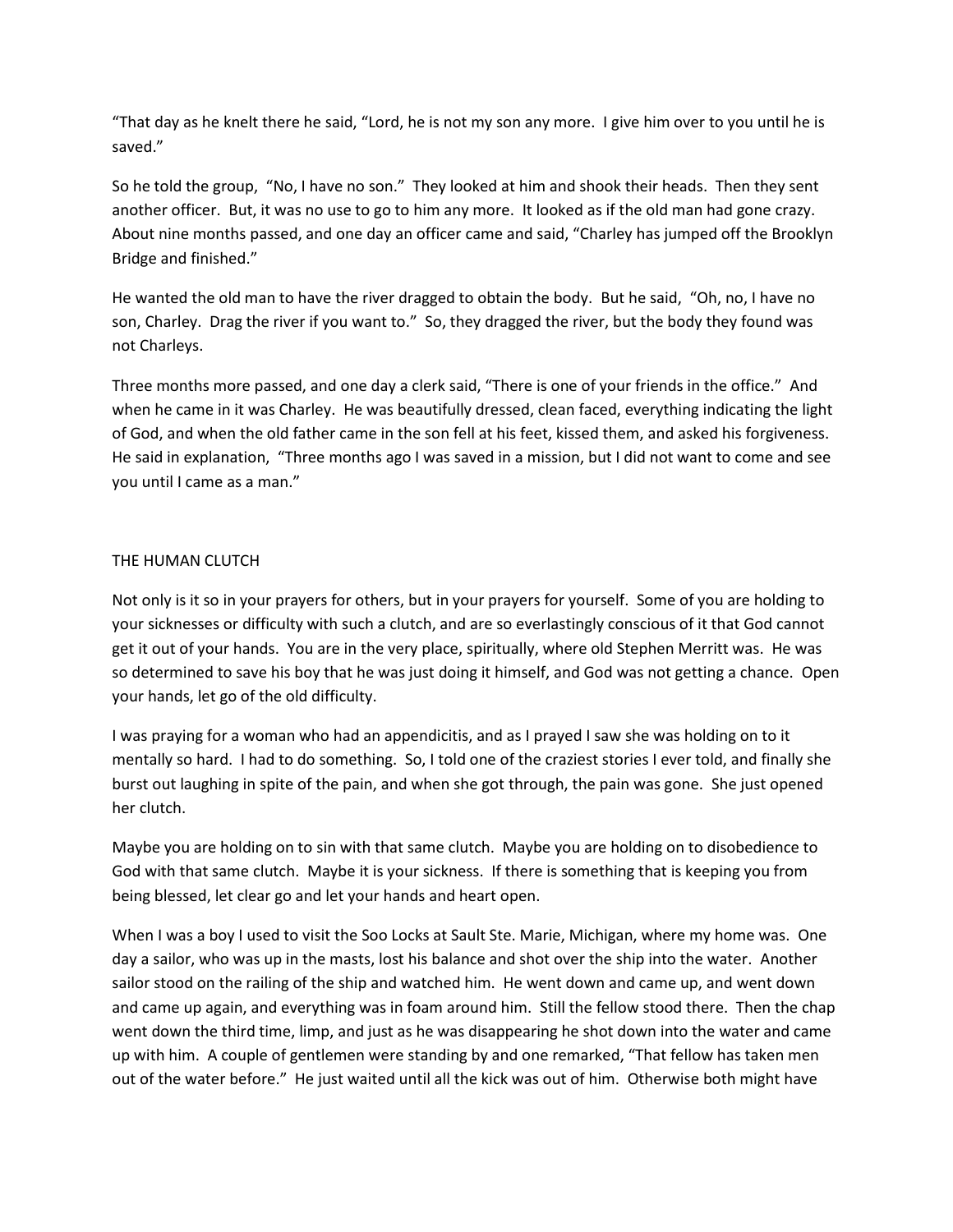drowned. A lot of us have to thresh and struggle and fight until the kick is all out of us before we are ready to let God take us.

As a young fellow I was proud as Lucifer. Every Lake I ever knew was. Robert Burns wrote, with his diamond on the window of a Highland Inn, "There's nothing here by Highland pride, Highland pride and poverty." It did not make any difference how poor they were. The hardest thing I had to do was to make my surrender to God.

I heard Riley tell the other night of having been a dope fiend, and gambler, and of how God saved him. I never knew anything about that kind of life. Never touched whiskey in my life, never used tobacco, never committed an unholy act in the moral sense, but that proud heart of mine had to struggle like a drowning man until I was ready to say, "Lord, you save me."

The final consummation came when I knelt behind an old elm tree and poured my heart out to God, and made my surrender to Him. The light of heaven broke into my soul, and I arose from my knees a son of God, and I knew it. Let God have you. Quit sweating, quit wrestling.

About the most difficult class in the world to get healed is Christian Scientists. Why? Because they are working at it so hard. They have been reading so many lessons and concentrating their mind on healing, until they are almost exhausted. You have to lead them away from it all to that place where, "It is not TRY but TRUST."

That is the secret of Christ's healing; that is the secret of Christ's salvation. It is trusting Him for it, and believing Him when He says he will do it, and the mind relaxes and the soul comes to rest. There is a wonderful help in disarming people.

I read a story of Sam Leake. He had become a most notorious drunkard. He bought whiskey and buried it until he filled his whole lot with buried whiskey. It was a mania. Everybody who tried to help him would say, "Leake, just make one promise, that you will not drink any more." Finally, he went to a woman who was wiser than the others. Before he went out of the room she said, "I want you to promise one thing."

He said, "I will promise you anything, except that I will not drink whiskey. I'm nearly crazy for a drink now."

She said, "I want you to promise that every time you feel like taking a drink of whiskey you will do so."

"Sure I will."

Do you get the secret of that? She disarmed him right away. The thing he was clutching all the time was the fear that someone was going to make him promise not to drink whiskey.

One morning when he awoke he discovered that the cursed appetite was gone. Say, dear hearts, let go! Open your clutch! Let God take you. Let God have you, whether it is for your spirit, whether it is for your soul, whether it is for your body.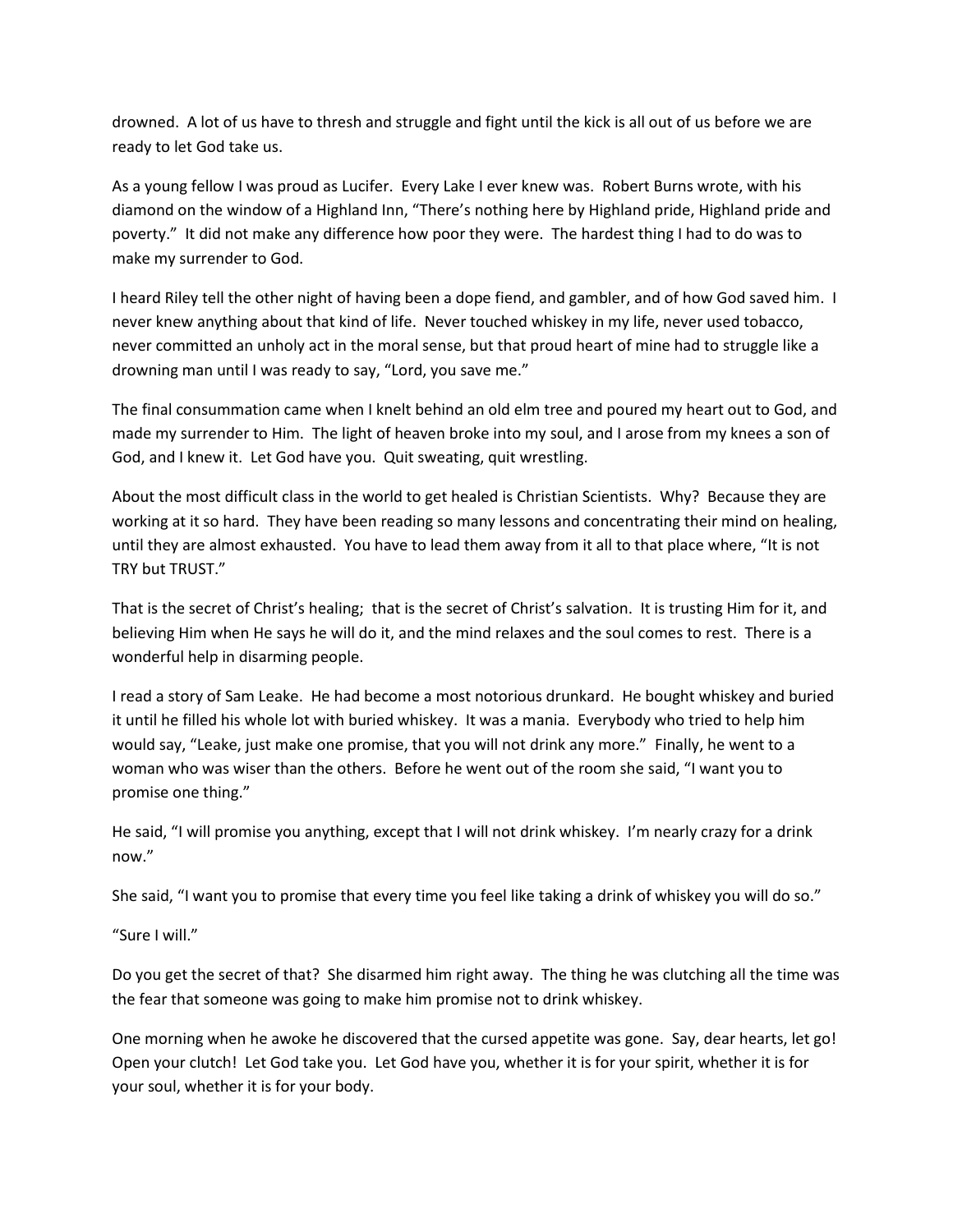No matter what, just let go. "It is not TRY but TRUST!"

As rowers in a boat turn their backs to the shore, and trust to the man at the helm, whose eye is fixed upon it; so should we proceed in duty through life, turn our back from our anxious cares for the future, and leave the guidance of them all to God, who guides the helm. -- Bowes

We lie to God in prayer if we do not rely upon Him after prayer. -- Swinnock

The nearer the soul is to God, the less its perturbation; as the point nearest the center of a circle is subject to the least motion.

For he that is entered into His rest, he also hath ceased from his own works, as God did from His. Let us labor therefore to enter into that rest. -- Hebrew 4:10-11 Have you entered that rest?

God bless you!

#### **SCIENCE OF HEALING**

By: Dr. John G. Lake,

Chicago 1920

"In Him was life, and life was the light of men." (John 1:4)

There is a difference between Christianity and philosophy. (I presume some folks are inquiring why it is that there is always that key note in my addresses.)

God gave me the privilege of living in the heart of philosophic South Africa, where we have one million five hundred thousand, who are ministered to by Buddhist, and Brahman priests. Every imaginable cult has its representatives there. I was amazed to discover that the whites were gradually assimilating the philosophy of the East, just as we Westerners are assimilating the philosophy of the East, and have been doing so for a long time.

When you take the philosophies, Christian Science, New Thought, and Unity today and examine them, you discover they are the same old philosophies of India, Egypt and China from time immemorial.

The difference between philosophy and religion, particularly the religion of Jesus Christ, is in the words I have quoted from the Scriptures, "In Him was Life, and the life was the light of men." Philosophy is light. It is the best light the individual possessed who framed the philosophy. But it is not a LIFE GIVER.

But from the soul of Jesus there breathed holy, living life of God, that comes into the nature of man, quickens him by its power, and by the grace of God he has the life of Jesus in him, eternal life. Many of the ancient philosophies have a marvelous light. One of the Indian philosophies, Bavgad, was written five hundred years before Isaiah. In it they predicted the coming of a Son of God, a Redeemer, who was to come and redeem mankind.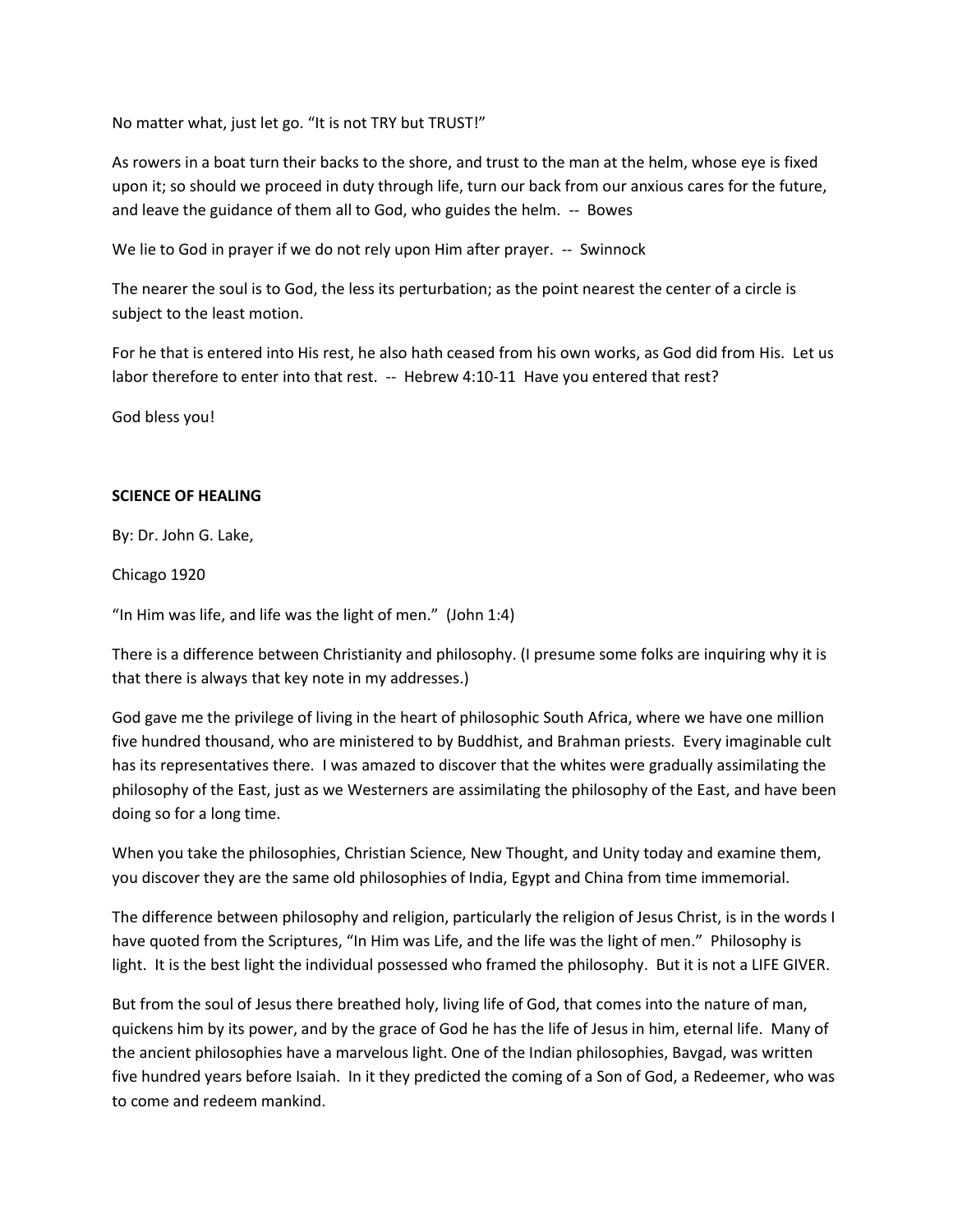Buddha presented his philosophy five hundred years before Jesus. Pathergoris wrote four thousand years before Jesus Christ. In each one of them you will find many of the teachings of Jesus. The teachings of Jesus were not unique in that they were all new. They were new because they contained something that none of the rest possessed. It was the divine content in the word of Jesus Christ that gave His teachings their distinguishing feature from the other philosophies. That content (element) is the LIFE of God. "In Him was LIFE, and the LIFE was the light of men."

Beloved, the real Christian, and the real Christian Church, undertakes to bring to mankind the life of the Lord Jesus, knowing that when the LIFE of Jesus comes, the light of civilization and Christianity will follow, but the LIFE is the first thing.

As men traveled from God, and as the world traveled from God, men naturally fell into their own consciousness and soul states, and proceeded in the common way of the world to endeavor to bless the world through LIGHT. But LIGHT never saved a world. Light will never save the world. There must be a divine content from on high that comes to the soul to enrich it and to empower it, to illuminate it, and to glorify it, and more--to deify it! For God's purpose through Jesus Christ is to deify the natures of men, and thus forever make them like unto, not only in their outward appearance and habits of life, but in nature and substance and content, in spirit and soul and body, LIKE THE SON OF GOD.

Jesus never intended Christians to be an imitation. They were to be bone of His bone, and blood of His blood, and flesh of His flesh, and soul of His soul, and spirit of His Spirit. In this He becomes the Son of God, a and Redeemer forever.

In my youth I took a course in medicine. I never practiced medicine, for I abandoned the whole subject a few months before the time of my graduation, when it came to the piece where diagnosis became the general subject for examination. It was then that I discovered that the whole subject of diagnosis was very largely a matter of guesswork, and it so remains.

Consequently, throughout my life, there has remained in me somewhat of the spirit of investigation. It has never been easy to accept things readily, until my soul stepped out inch by inch and proved them for myself.

When I approached the matter of baptism, I did so with great care, but I approached it as a hungry soul; my heart was hungry for God, and one day the Spirit of the Lord came upon me. God flooded my life and baptized me in His Holy Spirit. Then, began in my heart, a new and powerful working of God, which has gone on for fifteen years, until Christ has become to my soul a divine reality.

Having had former acknowledgment as a medical student, it is still my privilege to attend a medical clinic, which I frequently do. I submitted myself at one time to a series of experiments. It was not sufficient to know that God did things, I had to know HOW God accomplished these things.

So, when I returned from Africa, at one time I visited at the John Hopkins institution, and submitted myself for this series of experiments.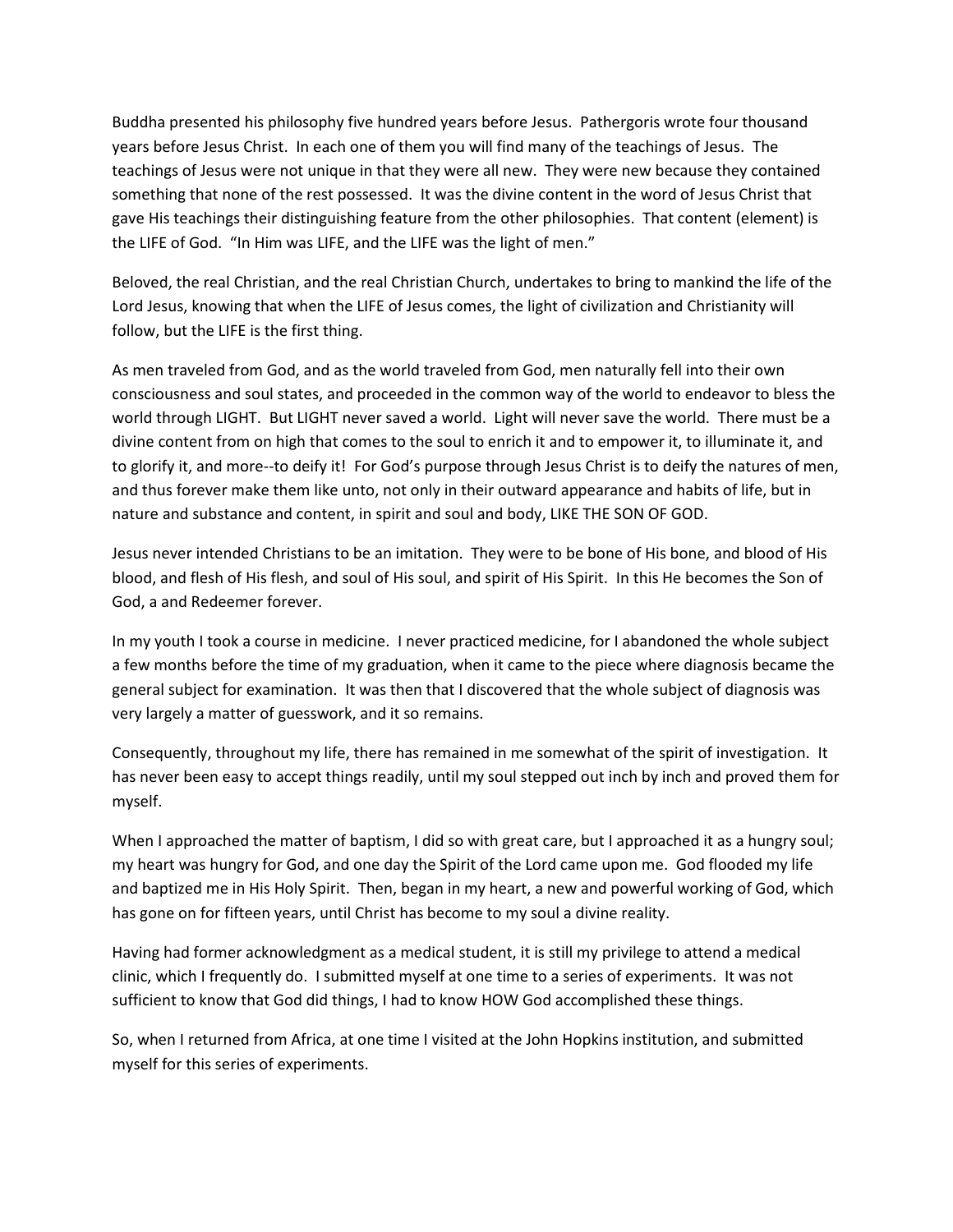First, they attached to my head an instrument to record the vibrations of the brain. This instruments had an indicator that would mark according to the vibrations of the mind. I began by repeating soothing things, like the Twenty-third Psalm; then I repeated the Thirty-seventh Psalm and then the thirty-fifth chapter of Isaiah, the ninety-first Psalm; and Paul's address before Agrippa. Then, I went into secular literature, and I repeated the Charge of the Light Brigade, Poe's Raven, with a prayer in my heart that somehow God would connect my soul in the Holy Ghost. My difficulty was that while this was going on I could not keep the Spirit from coming upon me, and when I got through with Poe's Raven, they said, "You are a phenomenon. You have a wider mental range than any human being we have ever seen." But it was this, that the Spirit of God kept coming upon me in degree, so I could feel the moving of the Spirit within me.

But I prayed in my heart, "Lord God, if you will only let the Spirit of God come like the lightnings of God upon my soul for two seconds, I know something is going to happen that these men never saw before."

So I closed the last lines. All at once the Spirit of God struck me in a burst of praise and tongues, and the old indicator on the instrument went to the end of the rod and I haven't the least idea how much further it would have gone if there had been an indicator to record it. The instructors said, "We have never seen anything like it!" I replied, "Brethren, it is the Holy Ghost!"

Now in order to get the force of what I want to tell you in this next experiment is something of the processes of digestion. I want to explain the assimilating power of your nature, your capacity to assimilate God and take the life of God into your being, and keep it in your being. I am not talking to you about what I believe. I am talking about what I know.

For twenty-five years God has kept me so that sickness, nor the devil, were able to touch me, from the day that I saw in the ninety-first Psalm a man's privilege of entering into God, not only for healing, but HEALTH, and having God and the life of God in every fiber of his being.

Scientists tell us that in a single inch of a man's skin there are one million five-hundred thousand (1,500,000) cells. They have almost doubled that statement now. But be that as it may, I want you to see that the whole structure of man's life is one wonderful cellular structure. Your body, your brain, your bone is just one great cellular structure.

In the process of digestion it is something like this. The food we eat is reduced to vegetable lynch before it is absorbed by the body. But no scientist in the world has ever been able to satisfactorily explain what it is that changes the lymph and makes it life. Something happens when it is in the body that changes it to life.

I want to tell you what grew up in my soul, and how I proved the fact. I could feel sometimes in the attitude of prayer, just as you have felt hundreds of times, the impulse of the Spirit moving down through your brain and your person to the end of your fingers just little impulses of God's presence in your life. And I have said, "If there was an instrument powerful enough I believe men could see the action of the brain cells, and see what took place.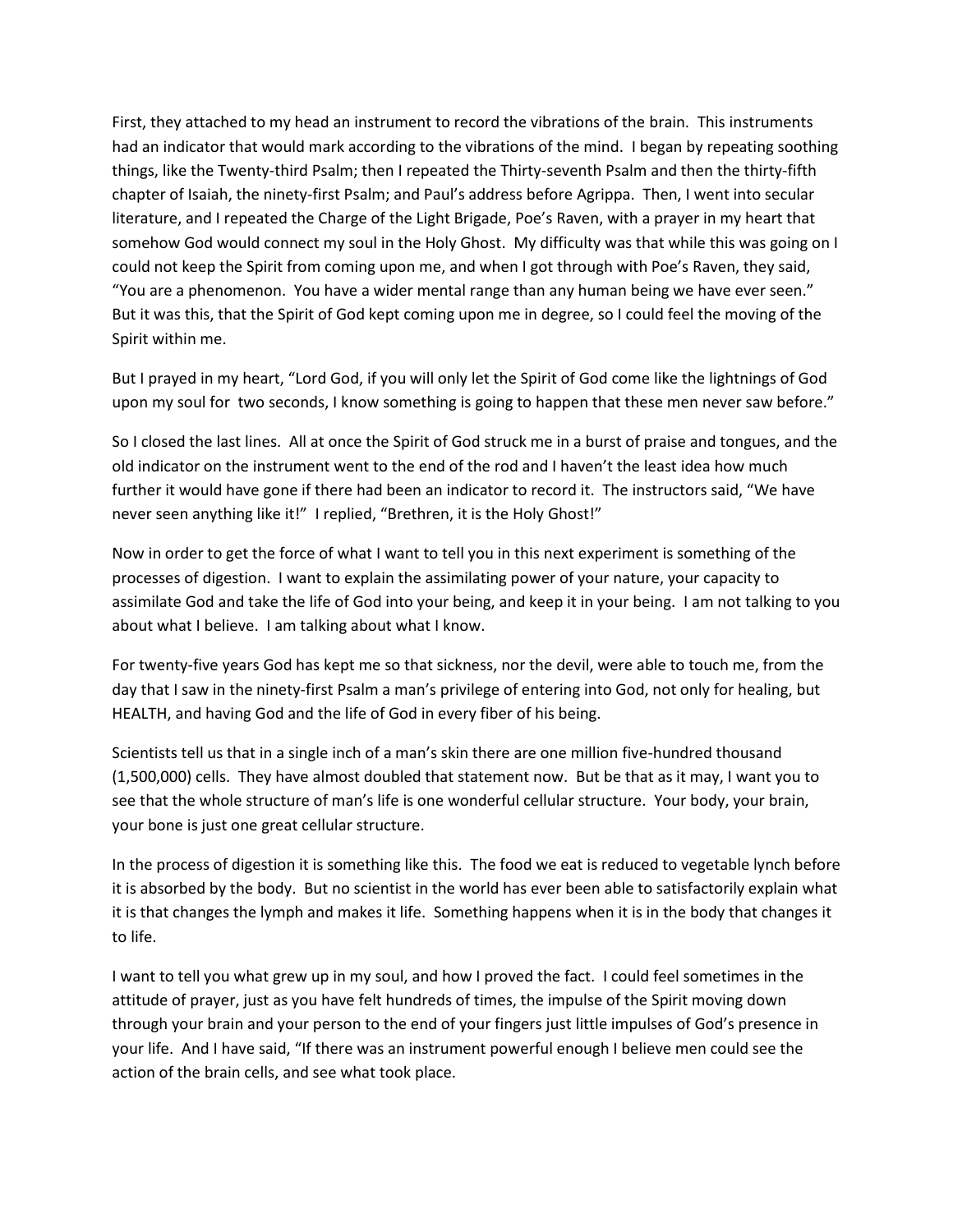Here is the secret of digestion. When from the spirit of man, and through the spirit of man there is being imparted to every cell of your body waves of light, waves of life. It is the movement of your spirit. Spirit impulses passing from the cortex cells of the brain to the very end of your fingers and toes, to every cell of your body. And when they touch that vegetable lymph it is transformed into life. That is common transmutation.

In the material world you can dissolve zinc and attach a wire, and transmit it to the other end of the wire. They dissolve that zinc, and the battery at the one end, and transmit the zinc to the other end of the wire, where it is deposited. How is it done? There is a process of transmutation. That is what it is called. There is change from one form to another.

My brother, you listen to me, if that is not true in the spiritual world, there is no such thing as divine LIFE. There is no such thing as salvation through the Son of God. For that which is soulish must be transformed by the Spirit of God in us, until it becomes spiritual, until it is of God. Jesus sat with His disciples and ate with them, both bread and fish. He went to the mount and ascended before them to Glory. What happened to the fish and bread that He ate? I tell you there is a transmutation. That which is natural becomes spiritual. That which was natural is changed by the power of God into the life of God, into the nature of God, into the substance of God, into the glory of God.

So when I returned to this country this time, I submitted myself for this experiment. They attached to my head a powerful instrument that could take some kind of picture one after another, in order to see, if possible, what the action of the brain cells would be. Then I repeated things that were soothing and calculated to reduce the action of the cortex cells to their lowest possible action. Then I went on into the scriptures to the better and richer things, until I came to the first of John, and as I began to recite that, and the fires of God began to burn in my heart, presently once again the Spirit of God came upon me, and the man who was at my back touched me. It was a signal to keep that poise until one after another could look through the instrument. And finally when I let go, and the Spirit subsided, they said, "Why man, we cannot understand this thing, but the cortex cells extended so that we can hardly imagine it possible to a human brain."

Oh, I'll tell you, when you pray, something is happening in you. It is not a myth. It is the action of God. It is scientific that the almighty God comes into the soul, takes possession of the brain, lives in the cortex cells, and when you will or wish, either consciously or unconsciously, the fire of God, the power of God, that life of God, that nature of God, throbs through your nerves, down through your person into every cell of your being, into every million five-hundred thousand cells in every square inch of your skin, and they are alive with God.

Men have treated the Gospel of Jesus Christ as though it were a sentiment and foolishness. Men who posed as being wise, have scorned the simple things that were taking place every day. But I want to tell you that no dear old mother ever knelt before the Throne of God, and raised her heart to heaven without demonstrating the finest process of the wireless of God that ever was produced.

In these days they are now able to transmit by wireless from six to seven thousand miles -- and even twelve thousand miles recently (1920). Once again they have been able to demonstrate that in one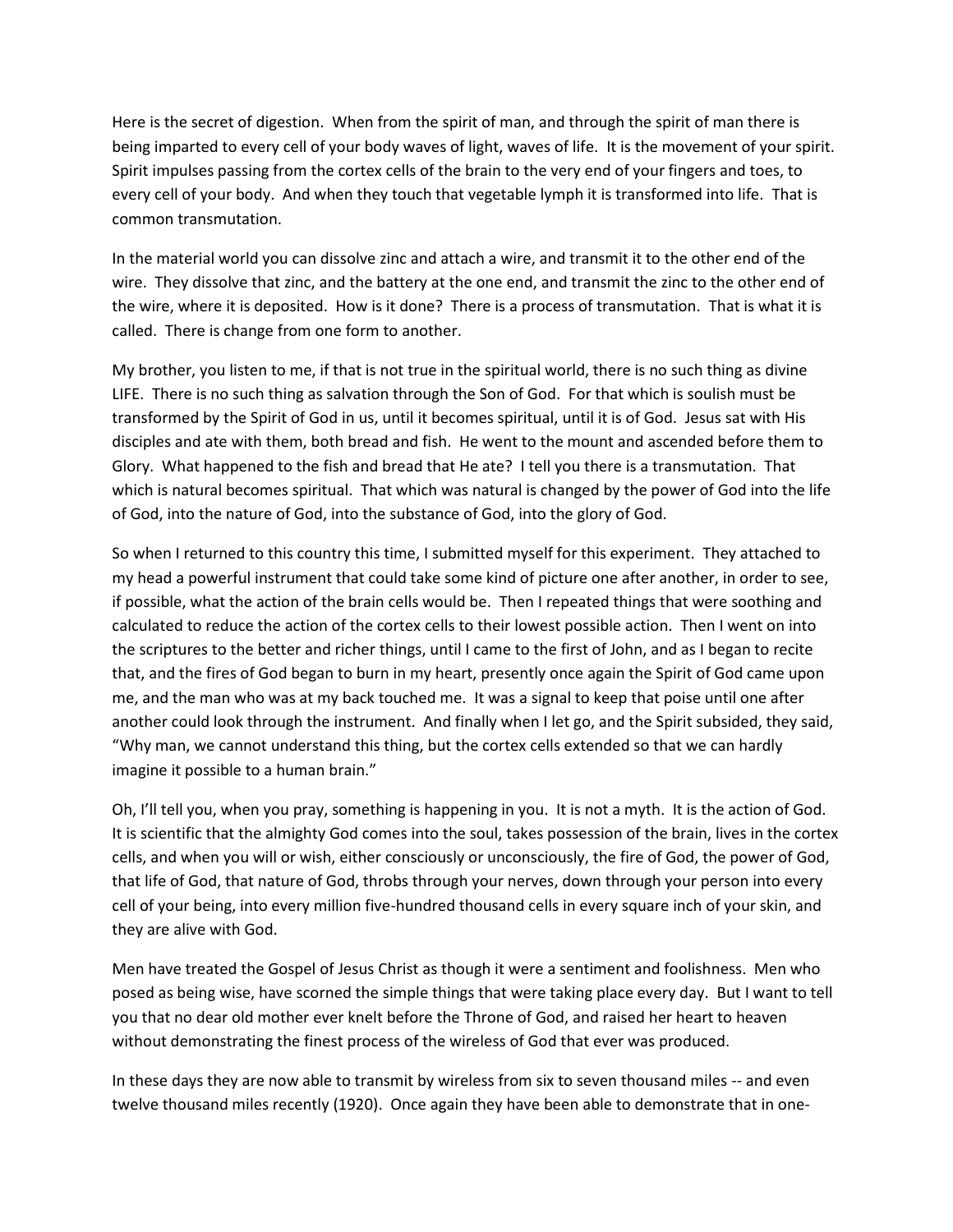tenth of a second they can transmit the first section of thought twelve thousand miles. Think of it! There is practically no such thing as time.

Beloved, the very instant your soul moves with your heart cries, that yearning of your soul, it registers in the soul of Jesus Christ, and the answer comes back.

I said to them, Gentlemen, I want you to see one more thing. You go down in your hospital and bring a man who has inflammation in the bone. So they brought up a man with inflammation in the bone. I said, "You take your instrument, and attach it to that fellow's leg, but you leave enough space to get my hand on his leg you can have it attached on both sides." So when the thing was all ready, I put my hand on that man's shin, and I prayed just like Mother Etter prays. No strange prayer, but the cry of my heart to God. I said, "God, kill this devilish business by the power of God, let it live in him, let it move in him." Then I said, "Gentlemen, what is taking place?" They replied, "Every cell responds." All there is to it is that the life of God comes back into the part that is afflicted, and right away the blood flows in, and the work is done.

My soul has grown tired long ago of men treating the whole subject of Christianity as though it were child's play. We have our physical sciences, we have our psychological sciences, the action of the mind, taught in the great schools of the land, but there is something greater. One of these days there is going to be a new chair. It will be the chair of pneumatology--the science of spirit, by which men will undertake to discover the laws of God. And by the grace of God, men shall know that God is alive, and the living Spirit of God is no dream.

In my healing rooms at Spokane, there came one day a dear woman whose name is Lamphear. She is the wife of a merchant in the city. She had fallen down a stairs, causing a prolapses of the bowels and stomach. She had been an invalid for eleven years. On top of that she had become tubercular. On top of that the poor thing developed inflammatory rheumatism, until she was terribly deformed. She was going to die. The doctors said there was nothing they could do for her. They advised that she be taken to Hot Lake, Oregon, and perhaps that would do her some good. So they put her in hot baths there and she suffered just as much as ever. So they thought they would try super-heated baths. They put her in water hotter than any human being had ever been in before. The results was that instead of having any healing effect, the left leg developed an abnormal growth, and it became three inches shorter than the other leg. It is a simple condition of sarcoma. The foot became an inch longer. She came away from the institution worse than when she went. She got as far as Portland, Her parents were living in the Dalles. She wanted to see her parents before she died. Her husband carried her in his arms onto the ship. As he did so, a Pentecostal missionary stepped up and said, "Dear woman, we understand now why God told us to take this boat. The Lord told us last night to take the eight o'clock boat for The Dalles." He had called up on the telephone and found the fare was \$1.80, and as that was all the money they had, they went without their breakfast so as to be able to take the boat.

As she lay crying with her suffering, they said, "When we get to The Dalles, we will pray for you." (They were timid folks.) Eventually they reached The Dalles and went to a hotel. The two knelt to pray for her. She says as they prayed and put their hands on her knees, their hands became illuminated until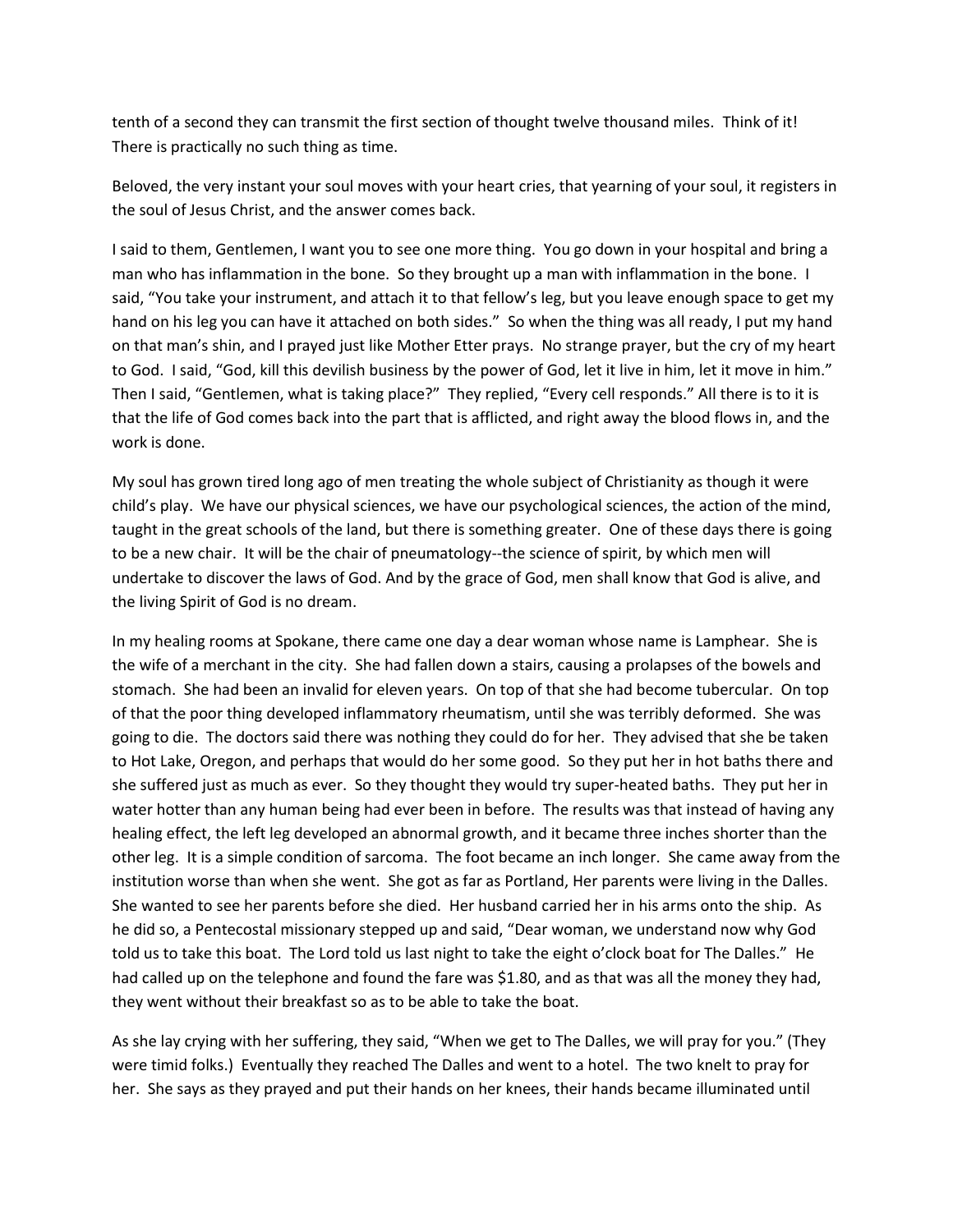they looked like the hands of Jesus, their faces looked like the face of Jesus, and she was afraid. But something happened. The pain went out of her.

Strangely, she retained the tuberculosis and the struggle for breath. The leg remained the same length. When she examined herself, she was surprised that it was not shorter. She said, "Pray again that the Lord may make it the same length as the other", but the poor missionary was staggered. He said, "Dear Sister, the pain is gone. You be satisfied and give praise to God.

So she went on three and a half years coughing her lungs out and with her leg longer than the other. One day she came to the healing rooms and was ministered to by Mr. Westwood, and she felt relieved. She said, "Mr. Westwood, I saw breath clear down into my stomach." He said, "I'll pray for that." "But," she said, "the man told me I should be satisfied that the pain was gone." Mr. Westwood said, "He had not grown up in God yet." Mr. Westwood put his hands on that lump and prayed, and God Almighty dissolved that lump of bone, and that leg shortened at the rate of one inch a day, and she wears shoes like anyone else.

There is a difference between healing and miracles. Healing is the restoration of diseased tissue, but miracle is a creative action of the Spirit of God in a man's life. And the salvation of a soul is a divine miracle of God. Every time Christ speaks the word of LIFE to a man's heart there is a divine creative miracle of God in him, and he is a new man in Christ Jesus.

One day I sat in Los Angeles talking to old father Seymour. I told him of an incident in the life of Elias Letwaba, one of our native preachers, who lived in the native country. I came to his home, and his wife said, "He is not home. A little baby is hurt, and he is over praying for it." So we went over and got down on our knees and crawled into the native hut. I saw he was kneeling in a corner by the dying child. I said, "Letwaba, it is me. What is the matter with the child?" He told me that it had hurt its neck. I examined it and saw that the baby's neck is broken, and I said to Letwaba, "Why, Letwaba, the baby's neck is broken." I did not have faith for a broken neck, but poor old Letwaba did not know the difference, and I saw he did not understand; but he discerned the spirit of doubt in my soul. I said to myself, "I am not going to interfere with his faith. He will just feel the doubt and all the old traditional things I ever learned, so I will go out" and I did. I went out and sat in another hut and kept on praying. I went to bed at one o'clock at three o'clock Letwaba came in. I said, "Well, Letwaba how about the baby?" He looked at me lovingly and sweetly and said, "Why brother, the baby is all well." I said, "The baby is well! Take me to the baby at once." I went to the baby and took the little black thing on my arm, and I came out and prayed, "Lord, take every cursed thing out of my soul that keeps me from believing the Lord Jesus Christ."

In my meeting in Spokane is a dear man who told us he was dying of Pellagra. He came from Dallas, Texas, to sister Etter's meetings. Apparently, he died on the train and they laid his body at the station house and covered him with some gunny sacks, but, discovered in the morning he was still alive. So they carried him to Mother Etter's meetings and she came down off the platform and prayed for him. That man is living, and has been preaching the gospel for seven years at Spokane.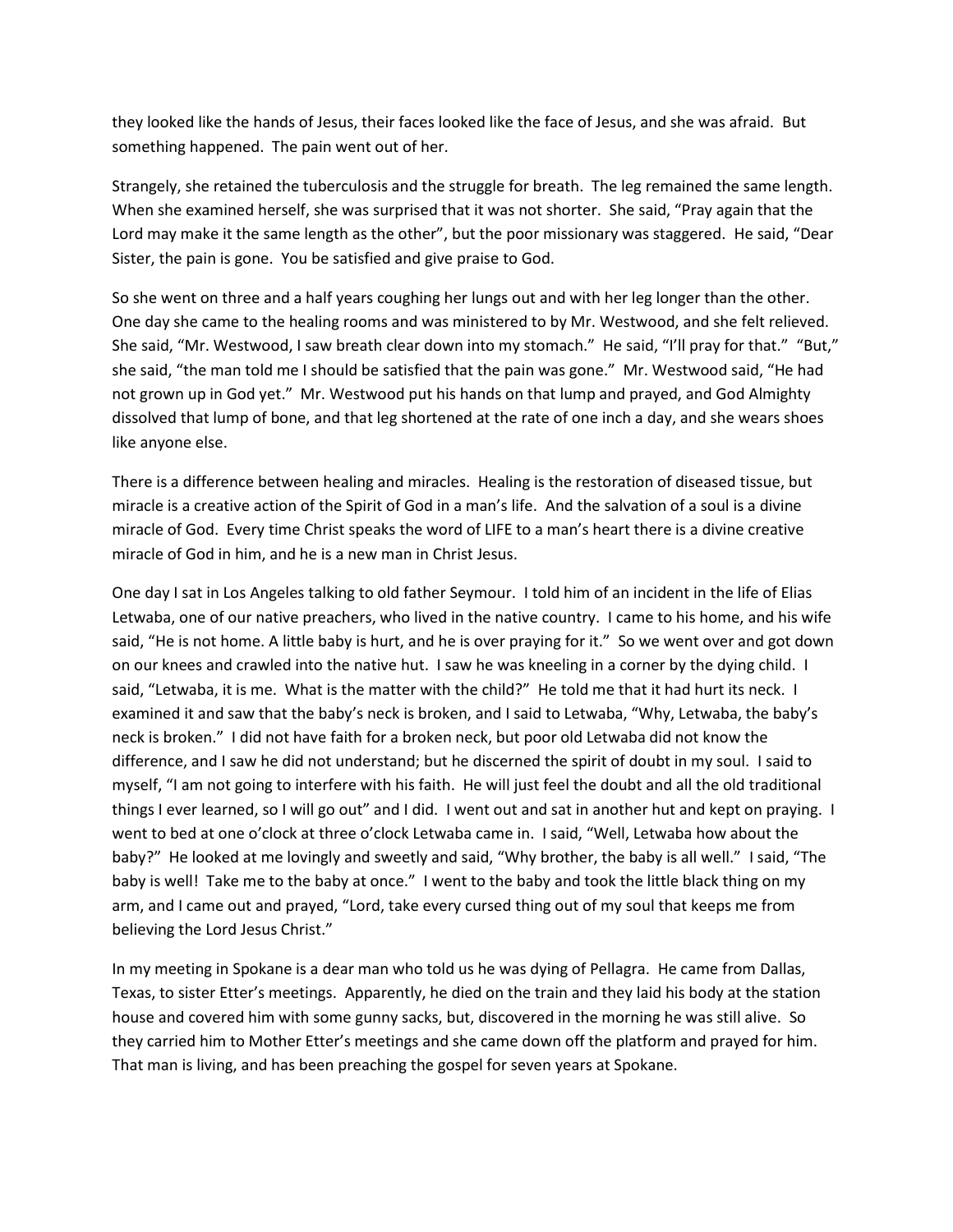Why, there is more science in the Son of God in five minutes than the ignorant old world ever knew. "In HIM was LIFE, and the LIFE as the light of men." The LIFE of God is that which the mind of men, and the keenest of them, never knew, and never discovered. "The world through wisdom knew not God." They could not discern His death nor understand the marvels of His life, until the Lord Jesus came and lived and died and entered into Hades and destroyed the powers of darkness and liberated the souls of men; liberated them from the chains of darkness and came forth into the world to speak God's word and reveal God's power and show God's nature. And by the grace of God, we have been privileged to enter into the nature of Jesus, and the fires of God burn in his soul like they burned in the soul of Jesus. The scientific world has been startled by one of the English scientists who has come forward with a formula for transmuting the grosser metals into gold. It did not work. Years ago this knowledge was known to the world, but somehow it disappeared from the world. Recently men again have attempted to change lead, silver and iron, transmuting them into gold.

Beloved, that is the thing that Jesus Christ has been doing all the time. It is as old as Christianity, and as old as the Son of God. He has been coming to the hearts of men, taking the old base conditions of the nature, and in the mighty action of the Holy Ghost, they have been changed into pure gold of God. If there never was another blessing that came to the world through Pentecost but this one, all the price that men could pay would be as nothing for it. For I want to tell you there has been more real divine researching by the Holy Ghost into the nature of God and the nature of men in these last fifteen years that there ever was in the whole world. When anyone comes to me with the statement that there is nothing in the Holy Ghost but a psychological manifestation, I say, "Brother, sister, come with me and see the gems of God and the beautiful gold that has come out of the dross and the dirty lives, and then you will know."

In my assembly at Spokane is a dear little woman who was totally blind for nine years. She had little teaching along the line of faith in God. She sat one day with her group of six children to discover that the dirty brute of a husband had abandoned her. A debased human being is capable of things that no beast will do, for a beast will care for its own. You can imagine what that little heart was like. She was broken and bruised and bleeding. She gathered her children around her and began to pray. They were sitting on their front porch. Presently the little one got up and said, "Oh, Mama, there is a man coming up the path, and he looks like Jesus. Oh, Mama, there is blood on His hands and blood on His feet!" And the children were frightened and ran around the corner of the house. After a while the biggest one looked around the corner and said, "Why, Mama, He is laying His hands on your eyes!" And just then her blind eyes opened.

And Beloved, if we could have seen the reason, we would have seen that there were some Christians at Zion City or some other place who were praying the power of God on a hungry world, and Jesus Christ in His search, rushed into her life and sent her forth to praise God and teach the Gospel of Jesus.

I would not have missed my life in Africa for anything. It put me up against some of the real problems. I sat upon the Mount of Sources one night, and I counted eleven hundred native villages within the range of my eyes. I could see the color of the grass on the mountains sixty miles away. I could see the mountains one hundred and fifty miles away. Then I began to figure, and I said, "Within the range of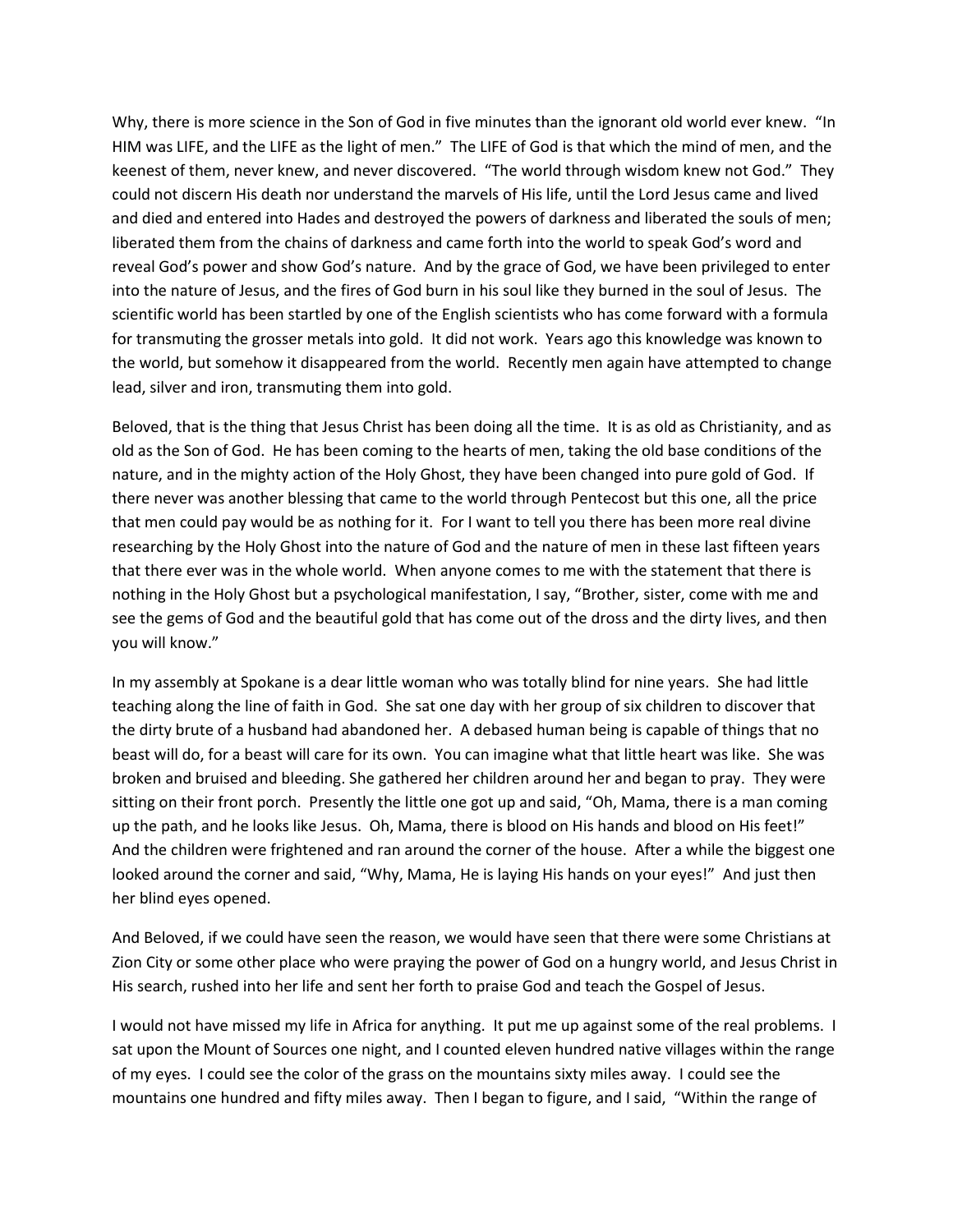my eyes there lives at least ten million native people. They've never heard the name of Jesus. In the whole land there are at least one hundred million people, perhaps two hundred million. They are being born every day at a tremendous rate. Do you know there are more heathen born every day than are Christianized in fifty years? When are we going to catch up by our present method of building schools and teaching them to read? Never! I tell you it will never come that way. It has got to come from heaven by the power of God, by an out pouring of the Holy Ghost.

That is the reason that in my heart I rejoice in the blessed promise. "In the last days," saith God, "I will pour out my Spirit upon all flesh." And every last one of the two hundred million poor black people are going to hear and know of the Lord Jesus Christ. And beloved, I would rather have a place in the kingdom of God to pray that thing into existence, and to pray the power of God upon them, than anything else in the world.

Africa is said to be the first settled country in the world, and we believe it is six thousand years old. Africa has been settled for five thousand years. Two hundred to four hundred million have died every century. Split the difference, and say that three hundred million have died every year for five thousand years.

I began to pray. I said, "Has God no interest in these people, and if He has an interest, why is not something done for them? What is the matter with God?" My heart was breaking under the burden of it. I said, "God, there is an explanation somewhere. What is it, Lord? Tell me about this thing."

After a while the Spirit said, "The Church which is His Body," and

I knew that was God's answer. I said, "Yes, the church should have sent missionaries and built schools and done this and that. " The Church, which is His body. And I sat and listened to that voice repeat that sentence for a half hour. I said, "My God, my soul begins to see. The Church is the generating power of God in the world; the Church has been negligent in one thing. She has not prayed the power of God out of heaven."

Then I saw that which has become a conviction in my soul from that day. There never was a soul born to God in the whole earth at any time until some soul in the world got hold of the living Spirit of God and generated that Spirit in saving grace and creative virtue, until it took possession of a soul, no difference if it was a million miles away.

When I try to induce men to forget their little squabbles and little differences and go praying it is because my soul feels the burden of it. Mother Etter has been like a marshal for fifty years. The sick have been healed, people have been converted and blessed. But beloved, when I heard of Brother Brooks shutting himself up night and day to pray the power of God on a world, I said, "That is where she gets her fire; and from where it comes to my soul; that is from where it comes to every other soul."

Look how beautifully this hall is lighted. Do you know the world lived in darkness for five thousand years and they had no way of lighting a place except by torches. But there was just as much electricity five thousand years ago as there is today. Somebody found how to handle it, discovered the laws that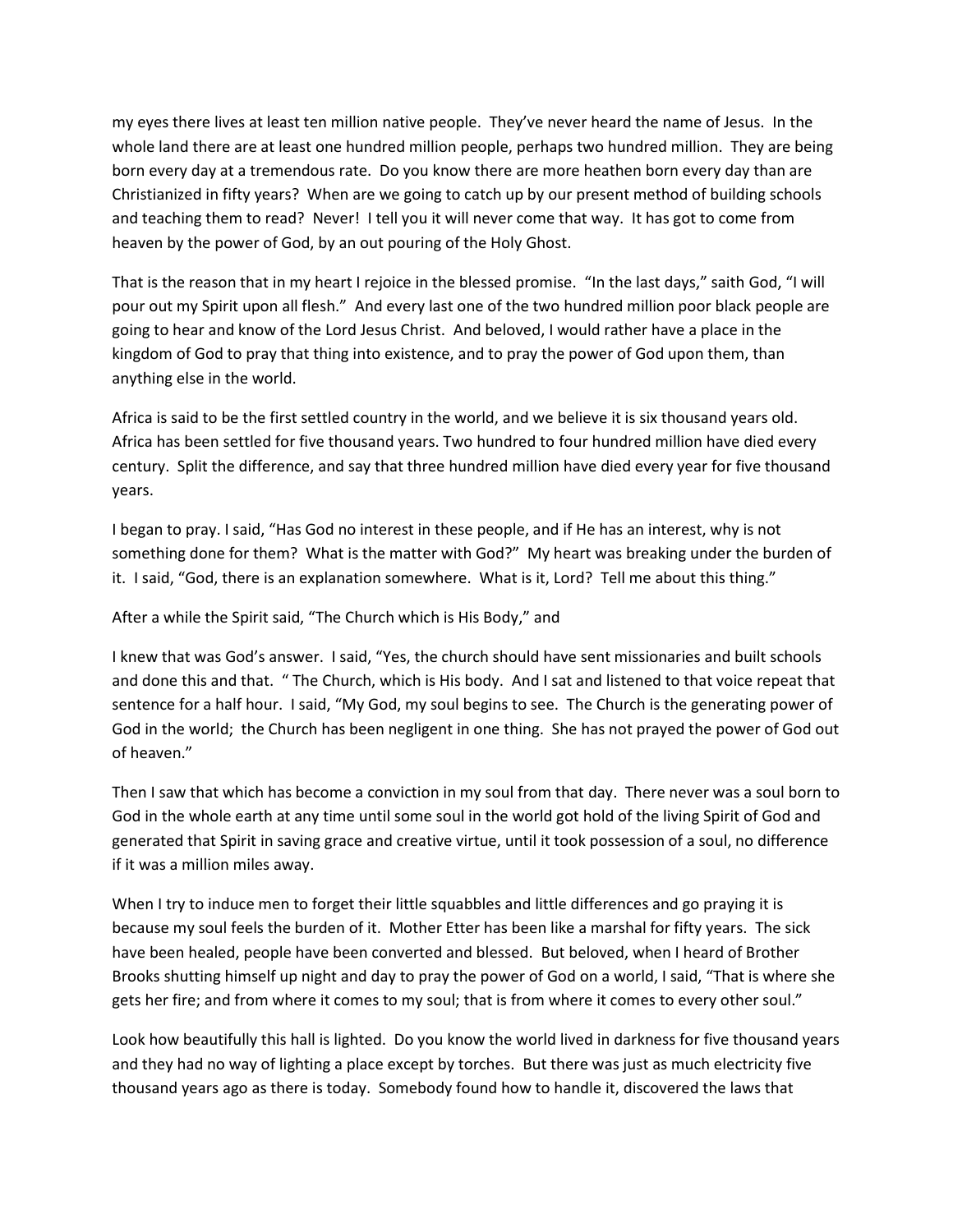govern it. To this day there is not a man who can tell us what electricity is, or what its substance is. We know we can control it this way and guide it that way, and make it do this and that, but what it is, nobody call tell us. But down somewhere on the river there is a thing that is called a dynamo, and its draws the electricity out of the air, and transmits it over the wires, and these days they are even sending it wireless.

Do you know what prayer it? It is not begging God for this and that. The first thing we have to do is to get you beggars to quit begging until a little faith moves in your souls. PRAYER is God's divine dynamo. The spirit of man is God's divine dynamo. When you go to pray, that spirit of yours gets into motion- not ten thousand revolutions or one hundred thousand. The voltage of heaven comes to your heart, and it flows from your hands, it burns into the souls of men, and God Almighty moves on their behalf.

Over in Indiana some years ago was a farmer who used to be a friend of Brother Fockler and myself. His son had been in South America, had a dreadful case of typhoid fever, had no proper nursing and the result was a great fever sore developed until it was seven inches in diameter. The whole abdomen became grown up with proud flesh, one layer on top of another layer, until there were five layers. The nurse would lift up those layers and wash then with an antiseptic to keep the maggots out of it. When he exposed the body for me to pray for him, I had never seen anything like that before. I was shocked. As I went to pray for him, I spread my fingers out over that sore. I prayed, "God, in the name of Jesus Christ, blast this curse of hell and burn it up by the power of God." Then I took the train and came back. The next day I received a telegram saying, "Lake, the most unusual thing has happened. An hour after you left the whole print of your hand was burned into that thing a quarter of an inch deep, and it is there yet."

You talk about the voltage of heaven and the power of God. Why, there is lightning in the soul of Jesus. The lightnings of Jesus heal men by its touch, sin dissolves, disease flees when the power of God approaches.

And yet, we are quibbling and wondering if Jesus Christ is big enough for our need. Let's take the bars down. Let God come into your life. And in the name of Jesus your heart will not be satisfied with an empty Pentecost, but the light of God and the lightnings of Jesus will flood your life. Amen!

### **THE MINISTRY OF HEALING AND MIRACLES**

Divine Healing is Scientific

By: Dr. John G. Lake

Atonement through the grace of God is scientific in its application. Jesus used many methods of healing the sick. All were scientific. Science is the discovery of how God does things.

Jesus laid His hands upon the sick in obedience to the law of contact and transmission. Contact of His hands with the sick one, permitted the Spirit of God in Him to flow into that sick person.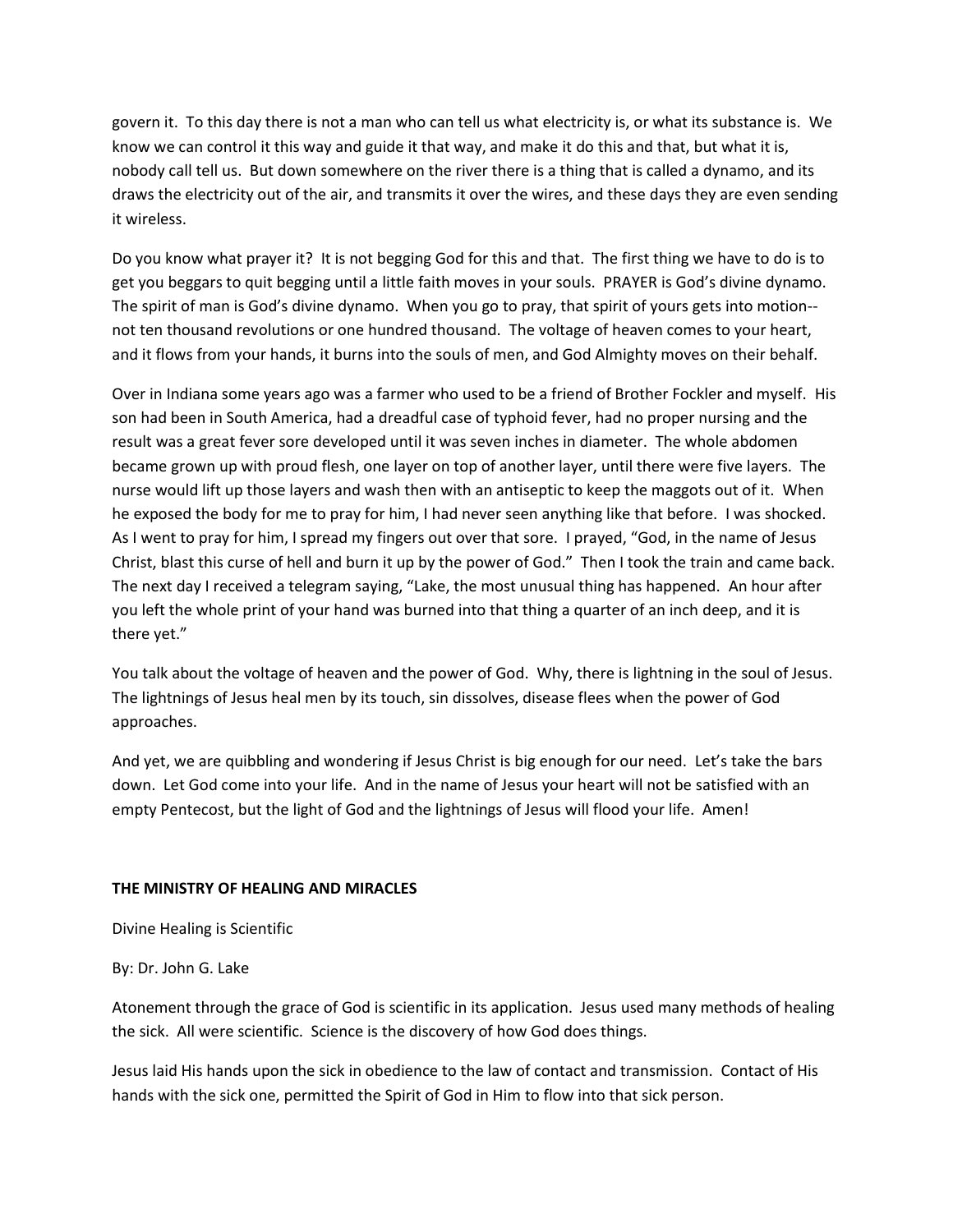The sick woman who touched His clothes found that the Spirit emanated from His person. She touched the "hem of His garment" and the Spirit flowed into her. She was made whole. This is a scientific process.

Paul, knowing this law, laid his hands upon handkerchiefs and aprons. The Bible says that when they were laid upon the sick, they were healed, and the demons went out of those possessed. Materialists have said this was superstition. It is, however, entirely scientific.

The Spirit of God emanating from Paul transformed the handkerchiefs into "storage batteries" of the Holy Spirit power. When they were laid upon the sick they surcharged the body, and healing was the result. (Read Acts 19:12)

This demonstrates firstly, that the Spirit of God is a tangible substance, a heavenly materiality. Secondly, it is capable of being stored in the substance of cloth, as demonstrated in the garments of Jesus or the handkerchiefs of Paul. Thirdly, it will transmit power from the handkerchiefs to the sick person. Fourthly, its action in the sick man was so powerful, the disease departed. The demonized were also delivered. Fifthly, both the sick and the insane were delivered and healed by this method.

Men received Jesus Christ into their hearts, as one receives a lover. It is an affectionate relationship. Men obey Him because they have received Him affectionately. He has become their soul's lover.

His love and power in them redeems them from sin and sickness, and eventually, we are promised in His Word, He will redeem us from death also. Redemption from sin, sickness, and death constitutes man's deliverance from bondage of Satan and his kingdom, and establishes the Kingdom of Heaven.

### MY FIRST YEAR IN SPOKANE

### By John G. Lake

The first door God opened here, strangely, was a door in what is known as the Church of Truth, a new thought body. Their pastor was formerly a universal preacher. He had seen Christ through Christian Science teaching. He was a hungry soul. He invited me to preach at his church. I said to him, 'my message is not yours. I preach the Christ and Him crucified.'

He replied, "Brother, preach your message, and as much of it as you want to. You are in the hands of the Spirit of God."

After the first sermon, he invited me to take one of the healing rooms in their church, and pray for the sick throughout the week. God gave wonderful healings. The church was mightily moved. It was a new manifestation of the power of God to them. I was invited to teach their weekday classes on the subject of the "Baptism in the Holy Ghost," God showed me four persons in the church at that time who would receive the Baptism. We continued to minister there for about six months, then started our own work, Feb. 1, 1915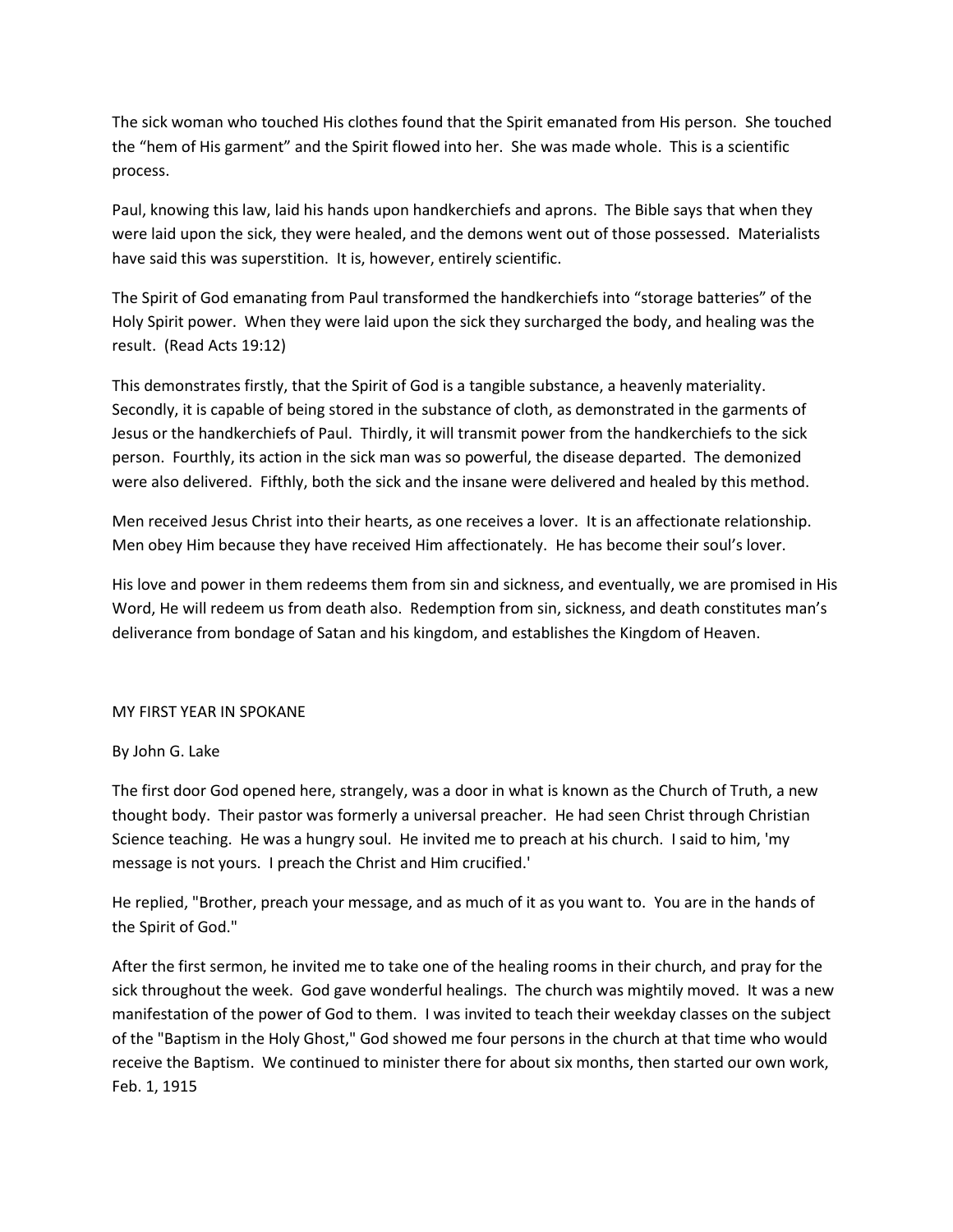The first person from the Church of Truth to receive the Baptism in the Spirit was a lady. She received the Baptism at the first service we conducted in our own hall. At the close of the Sunday morning service the Spirit fell on her, and she was baptized in the presence of the congregation. She told me that five years before, while in great agony of soul, she fell on her knees and cried out for deliverance and light and help, saying "Oh God is there no one anywhere who can bring me the light my soul needs and show me God as my spirit craves?" And the Spirit spoke to her and said, "Yes, in Johannesburg, South Africa." On the day of her baptism and she was under the power of the Spirit, the Lord reminded her that He had fulfilled His promise to her, and that I had come from Johannesburg, South Africa in response to her soul's call and the soul call from others who needed God. Another lady was likewise Baptized in the Spirit. They have been beautiful souls, as also the other two have been.

In connection with our work we maintain the healing rooms, open from 10 A.M. to 4 P.M. every day, where the sick and the otherwise needy come for prayer. We also have a hall connected with the healing rooms, where we have our weekday and weeknight meetings. Our Sunday services are held in the Masonic Temple. Sunday school in the morning, preaching at 11 A.M. and the large public service at 3 P.M.

Our work has been characterized with wonderful healings, and many of them.

When I wrote the stories of the wonders God was performing in Africa to America the people largely said., "We do not believe it." Satan tried in many ways to make the world believe it was not fact. But our work here has been under the eye of such competent witnesses of such high character, and so many of them, that Satan no longer can deny the stories of what God has done. The news has reached all the Pacific coast states. People are coming, not the sick only, but teachers, particularly among the Truth people of the coast country, to inquire what it is, and what is the difference, and what do we mean when we talk about the Baptism of the Holy Ghost, and how do you get it?

During the year 1915, 8030 persons were healed. Mr. Westwood ministers with me in the work, and has the adjoining healing room.- Mr. S. P. Fogwill, formerly a deacon of Zion City is also with me. He makes calls from home throughout the city with the Ford car. Usually we minister to one hundred persons per day, sometimes more, sometimes less.

Among the cases of healing are three of recent occurrence, which I want to give you. They are out of the usual order of healings, and in my judgment belong to the class of miracles of creative order.

One is Mrs. Pn., a trained nurse, a graduate of Trinity Hospital, Milwaukee. She was operated upon the generative organs were removed, womb and ovaries in July last. In November she was operated on again for gall stones. After the operation the bile broke loose and flowed from her body in quarts to such an extent that death became imminent. Indeed, during the time she was being prayed for she was passed into a state of coma, apparent death, and for about half an hour there was no evidence of life, and no breath passed her lips. Mr. Westwood was with her. He had been all night. It was about 4 A.M. The Spirit of God took gradual control of her being in such power that she was healed entirely of the gall stone difficulty. Her generative organs re-grew, and last month she became a perfectly normal woman. She is now the matron of our divine healing home.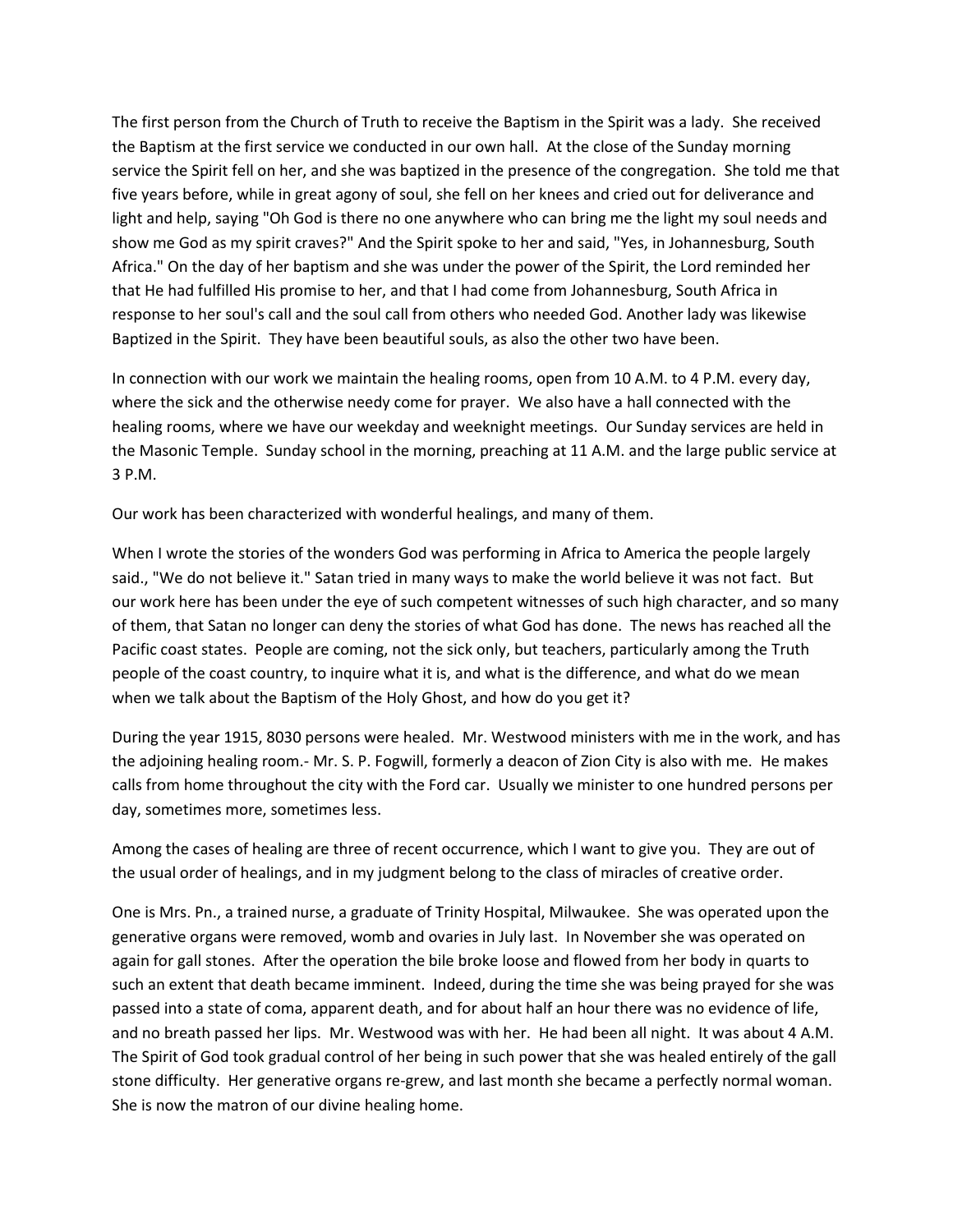The second case is that of Miss K., a victim of glandular tuberculosis. She was operated on 26 times, and was treated by 56 different physicians, and finally left to die. One after another abandoned the case. In one of her operations an incision was made in the lower abdomen. This was done in an endeavor to remove a great quantity of pus that had formed in the body. On account of the tubercular state of the flesh the wounds could not heal nor hold stitches. Three times she was opened up and sewed up, but without avail. The consequences was that a normal movement of the bowels could not take place. This condition lasted for six and one half years. While down in the city she fainted on the street. They were about to take her to St. Luke's Hospital for an operation when she became conscious, and she refused to go. She came to our home and spent the night with us. We prayed for her. On the next day, Sunday, as she sat in the tabernacle in the afternoon service while public prayer was being offered, she said it seemed to her as if a hand was placed inside of her abdomen, and another hand on her head. The voice of the Spirit spoke within her soul and said, "You are healed." She arose from her chair, and became perfectly normal.

Number three. Mrs. L, the wife of a main street merchant here, fell downstairs some ten or twelve years ago, which caused a prolapsus of the stomach, bowels, and female organs. She became an invalid. After suffering several years of operations and suffering she was attacked with rheumatics and became a helpless cripple. When the doctors had failed, she was recommended to take bath treatments at Soap Lake one of the hot lakes in Washington, where the water is very hot and very much mineralized. The treatment had this strange effect that the disease left her body and centered entirely in the right leg. A formation of bone, as large as a large orange came on the inside of the right leg and the bone of the leg began to grow until the leg was three inches longer than the other one, and the foot became almost an inch longer than the other one. Her lungs had fallen in through tuberculosis. She was prayed for one day in the healing rooms, and as soon as she went out to get into her car she was amazed to discover that her lungs were raising up, and her chest was filling out. She was perfectly and instantly healed of that.

Later while I prayed for her concerning the lump on her leg, the Spirit came upon her powerfully and she burst into a great perspiration, which ran down her person into her shoes. The leg which was 3 inches longer than the other one at the time, shortened at the rate of an inch a week and in three weeks were perfectly natural and the same length as the other. The foot also shortened in length, and now she wears the same sized shoes on both feet, and her legs are of equal length.

Our work has extended into the country round about. We now have a congregation in Bovill, Idaho, another in Moscow, Idaho, the seat of the State University, and another at Pullman, Wash. where the Washington agricultural schools are located. We have another congregation in the north part of Spokane, aside from the central work.

John G. Lake

Doing Just That